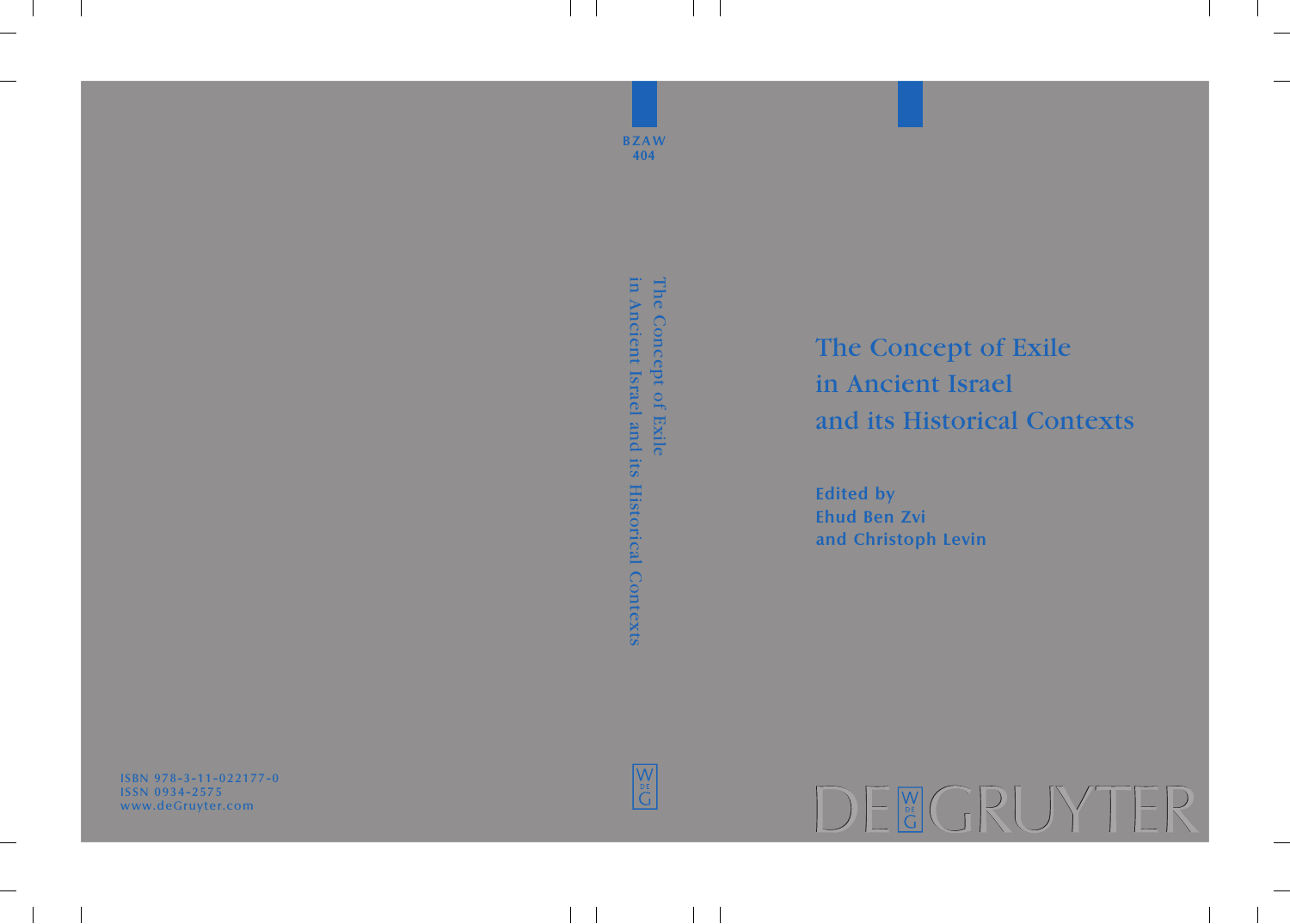# Table of Contents

| Jan Christian Gertz, Military Threat and the Concept of Exile in the                                                    |  |
|-------------------------------------------------------------------------------------------------------------------------|--|
| Martti Nissinen, The Exiled Gods of Babylon in Neo-Assyrian                                                             |  |
| Kirsi Valkama, What Do Archaeological Remains Reveal of the<br>Settlements in Judah during the Mid-Sixth Century BCE?39 |  |
|                                                                                                                         |  |
| Juha Pakkala, The Exile and the Exiles in the Ezra Tradition 91                                                         |  |
| Hermann-Josef Stipp, The Concept of the Empty Land in                                                                   |  |
| Ehud Ben Zvi, Total Exile, Empty Land and the General Intellectual                                                      |  |
| Ehud Ben Zvi, The Voice and Role of a Counterfactual Memory<br>in the Construction of Exile and Return:                 |  |
| Jakob Wöhrle, The Un-Empty Land. The Concept of Exile                                                                   |  |
| Reinhard Müller, A Prophetic View of the Exile in the Holiness                                                          |  |
| Reinhard Müller, Images of Exile in the Book of Judges 229                                                              |  |
|                                                                                                                         |  |
|                                                                                                                         |  |
| James R. Linville, Playing with Maps of Exile: Displacement, Utopia,                                                    |  |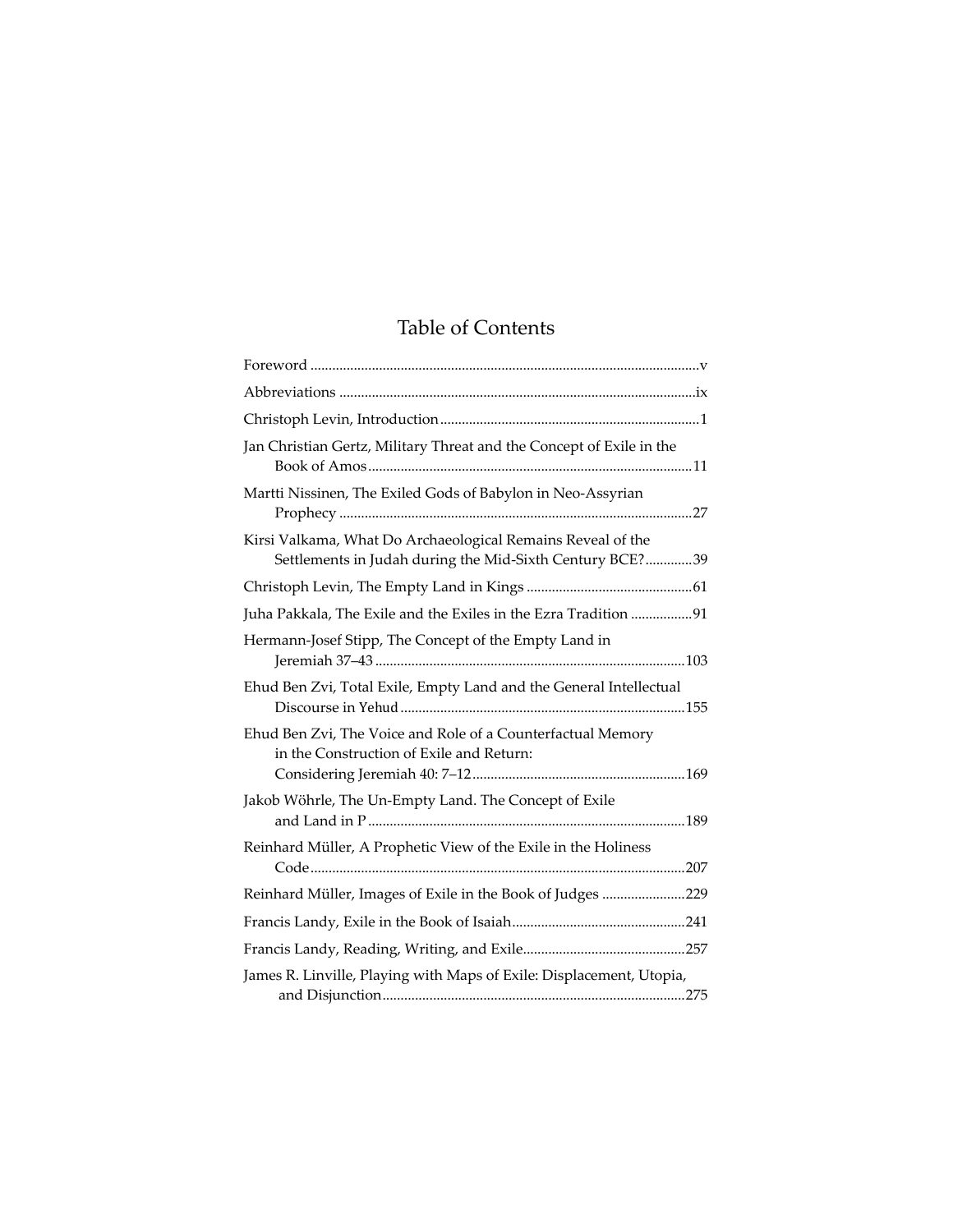| <br>Table of Contents<br><b>V111</b><br>. |  |
|-------------------------------------------|--|
|-------------------------------------------|--|

| James R. Linville, Myth of the Exilic Return: Myth Theory and<br>the Exile as an Eternal Reality in the Prophets295           |  |
|-------------------------------------------------------------------------------------------------------------------------------|--|
| John Kessler, Images of Exile: Representations of the "Exile" and<br>"Empty Land" in the Sixth to Fourth Century BCE Yehudite |  |
|                                                                                                                               |  |
|                                                                                                                               |  |
|                                                                                                                               |  |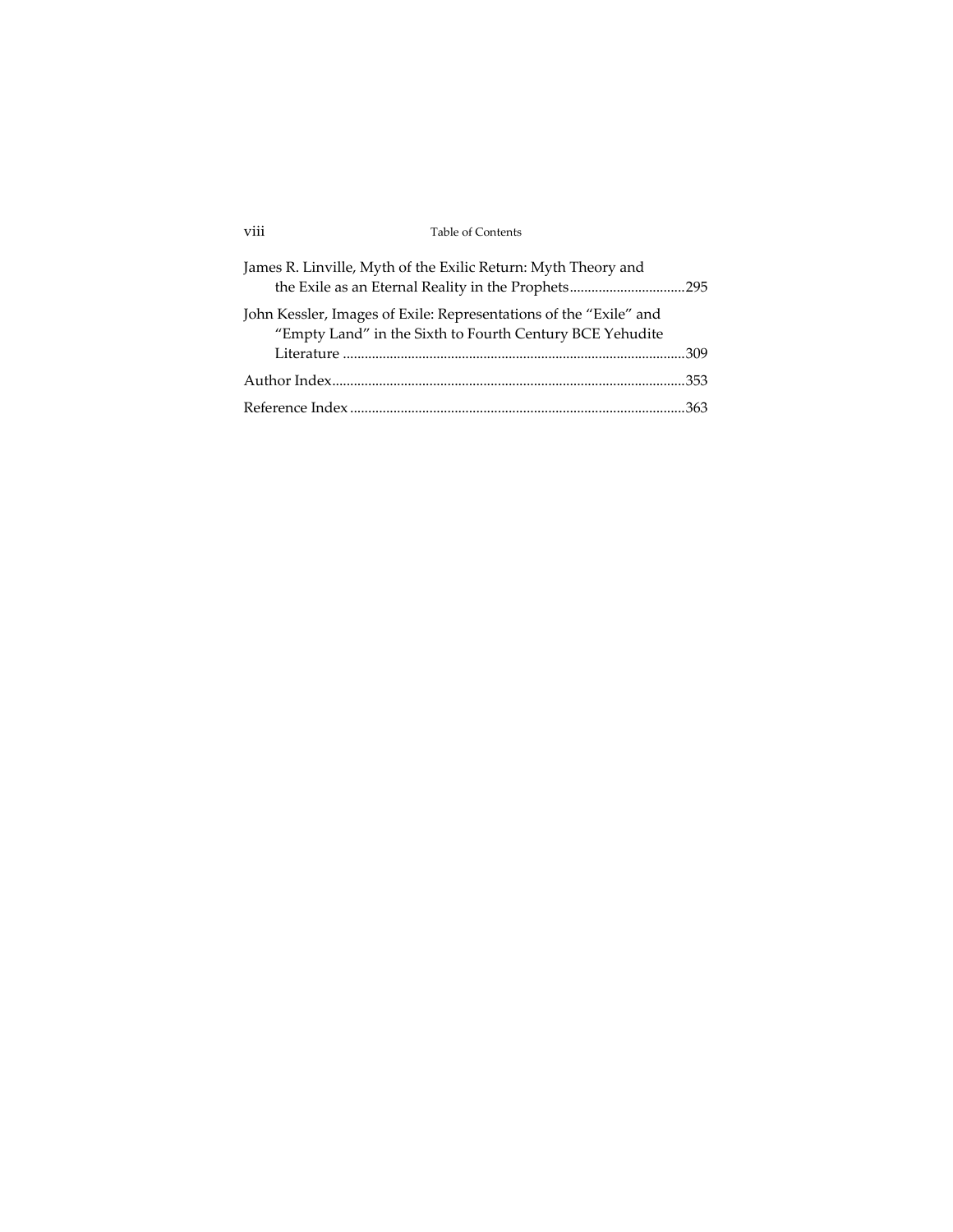## The Voice and Role of a Counterfactual Memory in the Construction of Exile and Return: Considering Jeremiah 40: 7–12

## EHUD BEN ZVI

## Some Considerations of Counterfactual History/Thinking

Counterfactual histories are common in popular culture today.1 To a large extent, the popularity of the genre is a function of the role of these stories in shaping and reshaping evaluations of the present.<sup>2</sup> Counterfactual narratives about the past<sup>3</sup> frequently provide a way to imagine a better, alternative past leading to a better present, though at times a dystopian past/present is advanced. In any event, these narratives tend to carry a strong component of presentism, even if on the surface they deal only with alternate pasts.4

From a methodological perspective, alternate histories written by professional scholars, although often attacked by members of our guild, serve important roles. For instance, they help to raise issues of historical causality, of long‐term processes, and of chaos in history. Alternate

<sup>1</sup> The bibliographic database of a main website for alternate history, Uchronia, claims to contain "over 2800 novels, stories, essays and other printed material involving the 'what ifs' of history." See http://www.uchronia.net/. A search under "Canada" retrieves more than twenty volumes, while a similar search for "Germany" retrieves, as expected, several times more.

<sup>2</sup> See G. Rosenfeld, "Why do we ask 'What if"? Reflections on the Function of Alternate History," *History and Theory* 41 (2002): 90–103.

<sup>3</sup> The bibliography on virtual/alternate/counterfactual history, at times called allohis‐ tory, is immense and varied. See, among others, N. Ferguson, ed., *Virtual History: Alternatives and Counterfactuals* (Papermac: London, 1998), esp. N. Ferguson, "Intro‐ duction," 1–90; A. Demandt, *History That Never Happened: A Treatise on the Question, What Would Have Happened If...?* (3d rev. ed.; Jefferson, NC: McFarland & Company, 1993); J. Bulhof, "What If? Modality and History," *History and Theory* 38 (1999), 145– 68; M. Bunzl, "Counterfactual History: A User's Guide," *American Historical Review* 109 (2004): 845–58; and the forum on "Counterfactual Realities" in *Representations* 98 (2007): 51–134, that includes contributions of C. Gallagher, M. Maslan, S. Jain, P. K. Saint‐Amour and A. Miller.

For a volume devoted to counterfactual history of ancient Israel, see J. Cheryl Exum, ed., *Virtual History and the Bible* (Leiden: E. J. Brill, 2000).

<sup>4</sup> See G. Rosenfeld, "Why do we ask 'What if?'"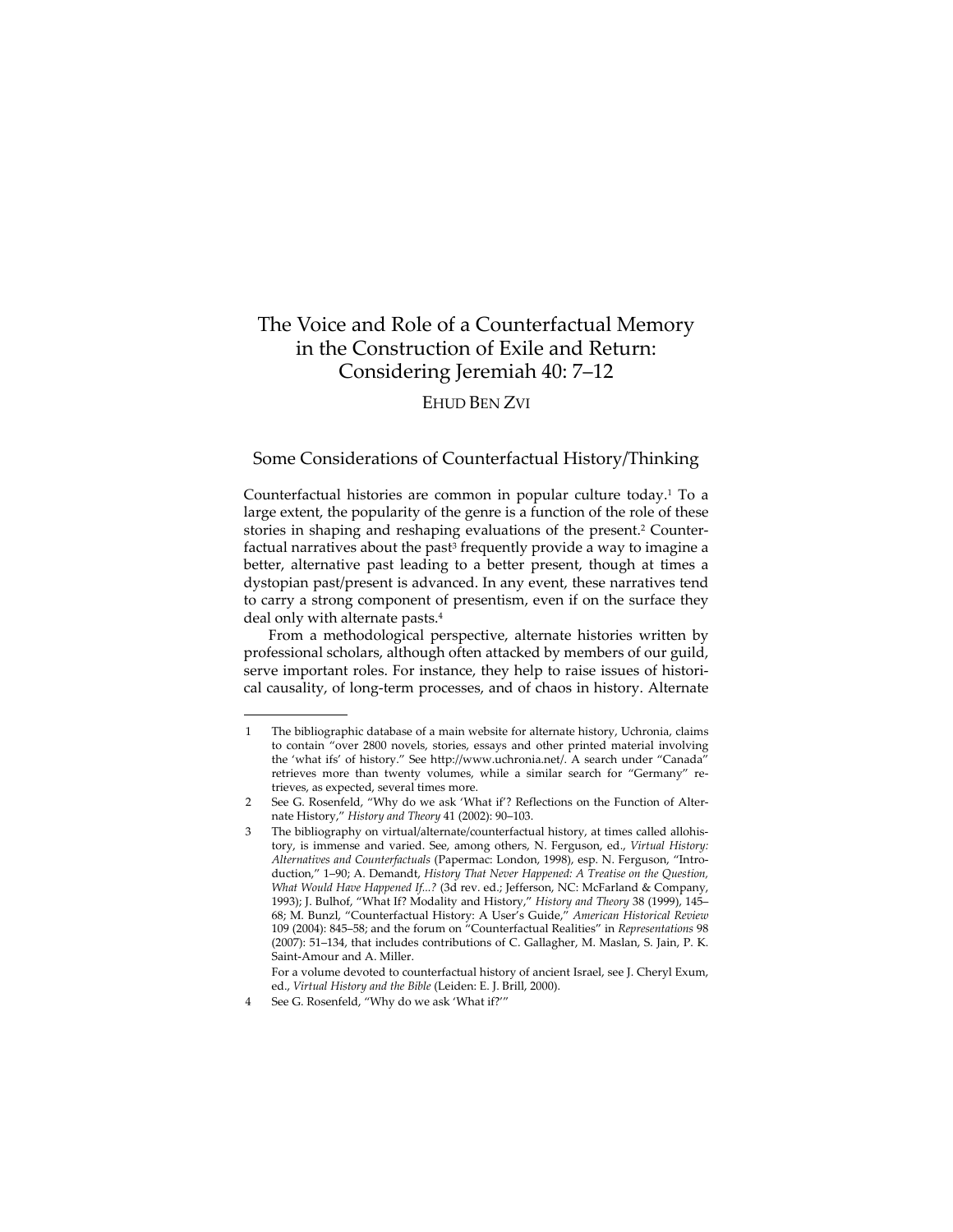histories serve to undermine deterministic narratives and metanarratives. They raise awareness of the problematic nature of reductive his‐ torical approaches, though at times indulging in it. Counterfactual his‐ torical simulations come as close as possible to arranging an "experiment" which looks at (or better, imagines) the behaviour of a system or outcomes as particular variable changes.5 They carry the potential of contributing to the reconstruction of the world of historical agents, for the future these agents imagined and sought to bring about through their actions is by necessity a kind of an alternate history, which rarely if ever turned into "actual" history.<sup>6</sup>

Significantly, studies in experimental social psychology have con‐ cluded that counterfactuals are important for certain mental processes: "People often evaluate story or situation outcomes by mentally altering preceding events and simulating what impact this would have had on the outcome… [t]his mental simulation process plays an important role in cognition and emotion."7 Similarly, counterfactuals play important roles in assessing (perceived) causality.<sup>8</sup> Counterfactuals are important cognitive tools, because they allow mental simulations in which some variable can be manipulated.<sup>9</sup> Such simulations played important roles for historical agents (i.e. human beings) in ancient times as well, contributing to their decision‐making and affective response to events and to their constructions of their virtually re-lived past as they read narratives about it.

It is therefore not surprising that antiquity attests to both explicit and implicit counterfactual historical thinking.<sup>10</sup> Perhaps the most obvious and well‐discussed case of explicit counterfactual musings is Livy's discussion of what would have happened if Rome and Alexan‐ der would have faced each other in war (*Ab Urbe Condita* 9.17–19).11 At a deeper level, however, Kagan is correct when he states:

<sup>5</sup> On this type of simulations in daily life see below.

<sup>6</sup> See D. Carr, "Place and Time: On the Interplay of Historical Points of View," *History and Theory* 40 (2001): 153–67, esp. pp. 158–67.

<sup>7</sup> I. Gavanski and G. L. Wells, "Counterfactual Processing of Normal and Exceptional Events," *Journal of Experimental Social Psychology* 25 (1989): 314–25 and bibliography (citation from p. 314).

<sup>8</sup> G. L. Wells and I Gavanski, "Mental Simulation of Causality," *Journal of Personality and Social Psychology* 56 (1989): 161–169.

<sup>9</sup> D. Kahneman and A. Tversky, "The Simulation Heuristic," in *Judgment Under Uncer‐ tainty: Heuristics and Biases* (eds. D. Kahneman, P. Slovic, and A. Tversky; New York: Cambridge University Press, 1982), 201–08.

<sup>10</sup> This holds true even if the particular genre of extensive counter-historical narrative seems to be a relatively new phenomenon.

<sup>11</sup> On this text see R. Morello, "Livy's Alexander Digression (9.17–19): Counterfactuals and Apologetics," *Journal of Roman Studies* 92 (2002), 62–85.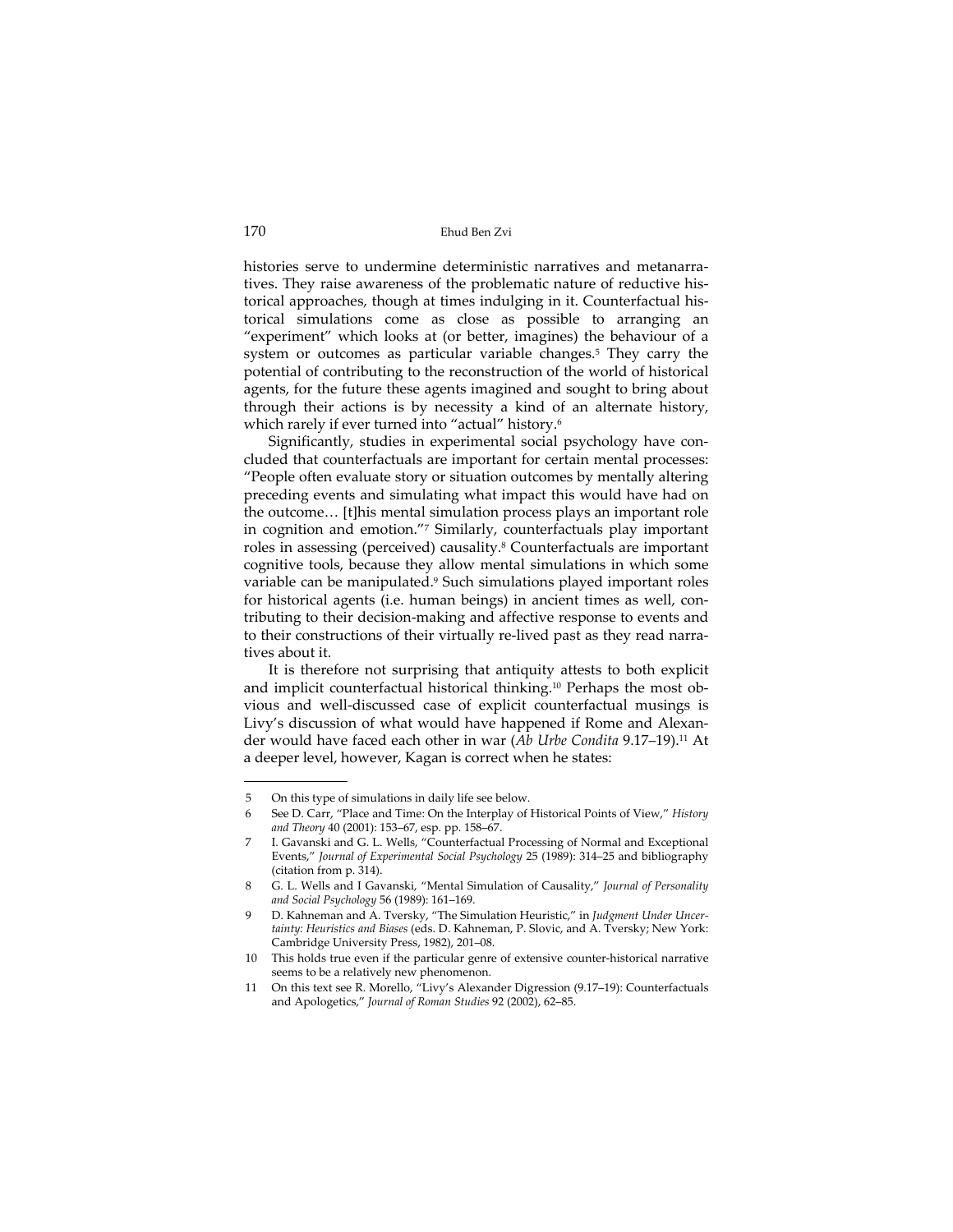To my mind, no one who aims to write a history rather than a chronicle can avoid discussing what might have happened; the only question is how ex‐ plicitly one reveals what one is doing... Historians interpret what they recount, that is, they make judgments about it. There is no way that the historian can judge that one action or policy was wise or foolish without saying, or implying, that it was better or worse than some other that might have been employed, which is, after all, "counterfactual history."No doubt my method has been influenced by the great historian whom I have been studying for three decades, who engages in this practice very frequently and more openly than most. Let two examples suffice. In his explanation of the great length of the Greek's siege of Troy, Thucydides says: "But if they had taken with them an abundant supply of food, and…had carried the war *continuously, they would easily have prevailed in battle and taken the city*" [1.11.2]. Again in the conclusion to this summation and judgment of Pericles' career, he says: "Such abundant grounds had Pericles at that time for his own forecast that Athens might quite easily have triumphed in this war over the Peloponnesians alone" [2.65.13]. I believe that there are important advantages to such explicitness: it puts the reader on notice that that state‐ ment in question is a judgment, an interpretation, rather than a fact, and it helps avoid the excessive power of the fait accompli, making clear that what really occurred was not the inevitable outcome of superhuman forces but the result of decisions by human beings and suggesting that both the decisions and their outcomes could well have been different.12

To be sure, in ancient Israelite historiography and in ancient Israelite constructions of the past reflected and shaped in other literary genres such as prophetic literature, divine causality had an important role, but so did individual or collective choice and human agency. In fact, the entire didactic value of these texts was predicated on the assumption of individual and collective choice and agency, a matter duly stressed also in books such as Deuteronomy. It would be beyond the scope of this chapter to investigate the interaction between these two types of cau‐ salities in the discourse of at least the literati of ancient Israel/Yehud, or even in a particular book or episode, no matter how central.13 It suffices to notice that the presence of an undisputable sense of human agency in this discourse, even if balanced or informed by other ideological considerations, implies that these ancient literati almost certainly in‐ volved themselves in counterfactual thinking.

<sup>12</sup> D. Kagan, *The Fall of the Athenian Empire* (Ithaca, NY: Cornell University Press, 1987), x–xi.

<sup>13</sup> Cf. my "Observations on Josiah's Account in Chronicles and Implications for Re‐ constructing the Worldview of the Chronicler," in *Essays on Ancient Israel in Its Near Eastern Context: A Tribute to Nadav Naʹaman* (eds. Y. Amit, E. Ben Zvi, I. Finkelstein and O. Lipschits; Winona Lake, Ind.: Eisenbrauns, 2006), 89–106.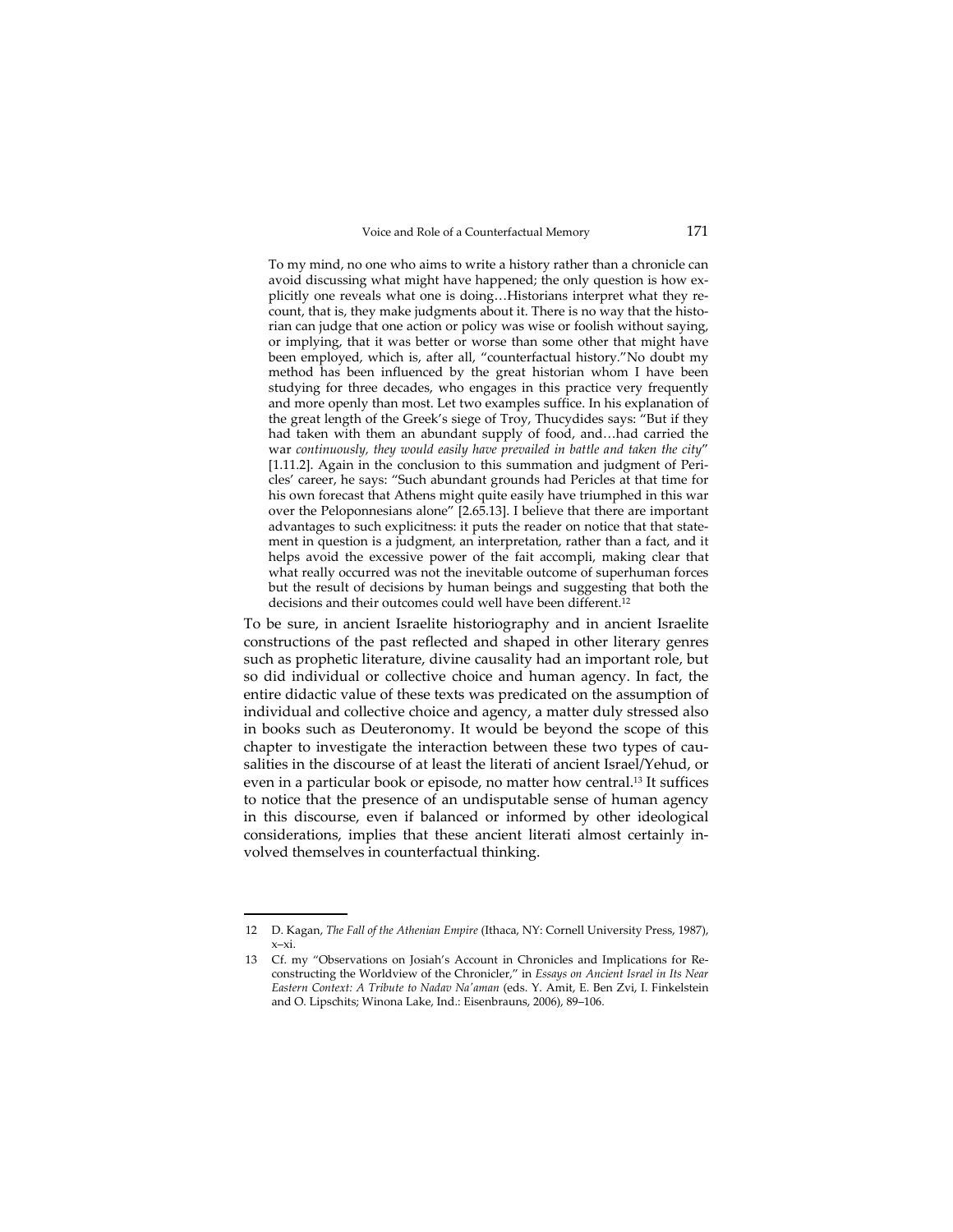## Some Considerations of Ancient Yehudite Memory and the Concept of Exile

The methodological considerations mentioned above carry important potential for reconstructing the intellectual discourse of ancient Is‐ rael/Yehud and should be consistently pursued in the future.<sup>14</sup> As studies advance in this area, it would be advisable, however, to bring the term "memory" into the discussion. Although somewhat oversimplify‐ ing matters, one may say that history, at least as usually understood in contemporary discourse, tends to separate the past from the present and focus on the unique, unrepeatable character of the past or the past event,<sup>15</sup> whereas memory tends to construe a past that is presently alive in the community, to fuse past and present, and to shape the past in terms of a basic metanarrative/myth that is constantly reused to inter‐ pret and provide significance to a recounted past, which accordingly becomes, to some extent, both cyclical and recyclable.16 It is memory that plays an important role in the formation and maintenance of group identity by shaping common myths, teleology, and basic structuring, which are interpretative tools to assign meaning to events, past, present and future. It is memory rather than history that counts most in the world of at least the literati of ancient Yehud. Thus, if one focuses on reconstructing their views, it is more appropriate to address the question of counterfactual memory at least as much as that of counterfactual history.

Given the theme of this volume, I will focus on a certain concept that served to generate much cyclical structure in the basic memory of the past held by the Yehudite literati, and provide significance to memories of past, present and future circumstances. The memory shaped through the main discourse of the Yehudite literati associated the return from Babylon with the Exodus from Egypt, and thus Baby‐ lonian exile with the stay in Egypt, while the latter also served as the main archetype for constructing exile in general. Within a discourse in which the opposite of exile is secure life in the land and full access to

<sup>14</sup> To the best of my knowledge, they have not yet impacted historical studies on the intellectual world of Yehud. The only book on counterfactual history in HB studies follows, in the main, a different approach.

<sup>15</sup> This holds true even if by necessity every past historically reconstructed is a present past, that is, a past that exists only in the present and within a present discourse. See my "Reconstructing the Intellectual Discourse of Ancient Yehud," forthcoming in *SR* 28 (2009) and bibliography there.

<sup>16</sup> Cf. G. M. Spiegel, "Memory and History: Liturgical Time and Historical Time," *History and Theory* 41 (2002): 149–62.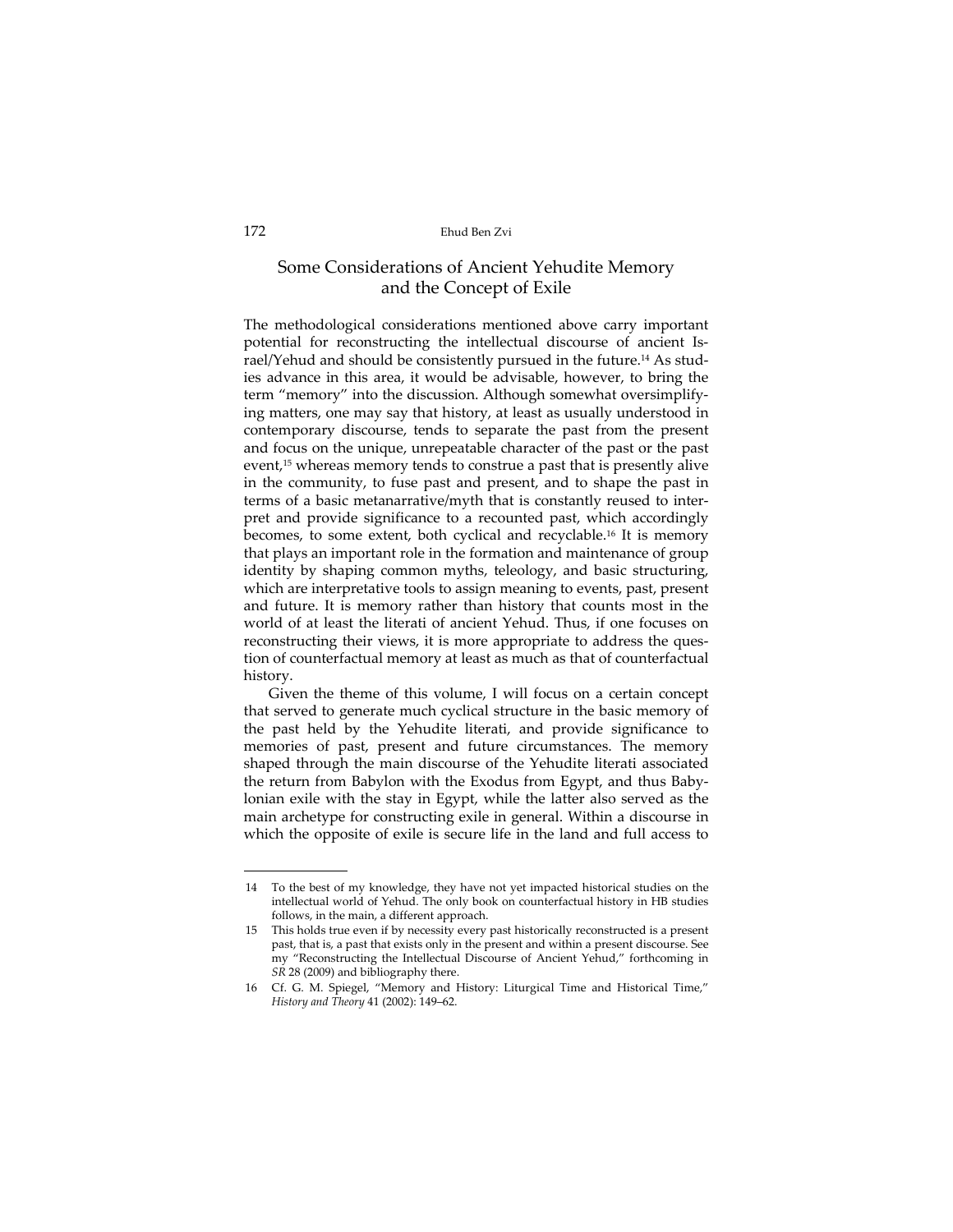the fulfilled potential of its agrarian gifts, a point usually made in pro‐ phetic literature, the Exodus/Conquest motif embodies a main story of overcoming exile and establishing the ground for non‐exilic conditions. This being so, the main patriarchal stories are largely transformed into memories of "exile" (i.e., of "exilic conditions"), even when their characters were portrayed as being in the land.<sup>17</sup> Within this logic, monarchic Israel becomes, as it were, pregnant with exile, carries it in its midst, and eventually gives birth to it. If this is true, then postmonar‐ chic Israel, and particularly Yehud, can be imagined as pregnant with overcoming exile, carrying it in its midst and eventually giving birth to it at some point in the far future. But this is not the entire story. The concept of secure life in the land and full access to the fulfilled potential of its agrarian gifts is ideologically associated with that of proper rela‐ tionship between YHWH and Israel. Thus, exile stands for partial estrangement between the two.18

Of course, secure life in the land and full access to the fulfilled po‐ tential of its agrarian gifts are ideal, unrealizable conditions and there‐ fore the image of completely overcoming exile becomes intertwined with utopian thinking, while at the same time raising and leaving open the issue of what level of control over the land may be seen as at least a partial undoing of exile and estrangement from YHWH.

Since exile was used to structure periodizations of the past, and the corresponding stories of conclusions and new beginnings, these considerations point to the suitability of this discourse to construe temporal and social boundaries and at the same time to undermine them.

It is against this background that I plan to approach the counterfac‐ tual memory regarding exile that is implied, reflected in and evoked by Jer 40:7–12, and reveal the light it sheds on the discourse of Yehudite literati.

<sup>17</sup> Thus one may say that Abraham (except in Genesis 14) is a kind of archetype of the exilic Israelite in the land. The concept of "exile" in the land existed also in the later Hellenistic period, see the classic M. A. Knibb, "The Exile in the Literature of the Intertestamental Period," *HeyJ* 17 (1976): 253–72. Cf. J. R. Linville, "Rethinking the 'Ex‐ ilic' Book of Kings," *JSOT* 75 (1997): 21–42.

<sup>18</sup> The discourse of the period did not allow for a final separation/divorce between YHWH and Israel.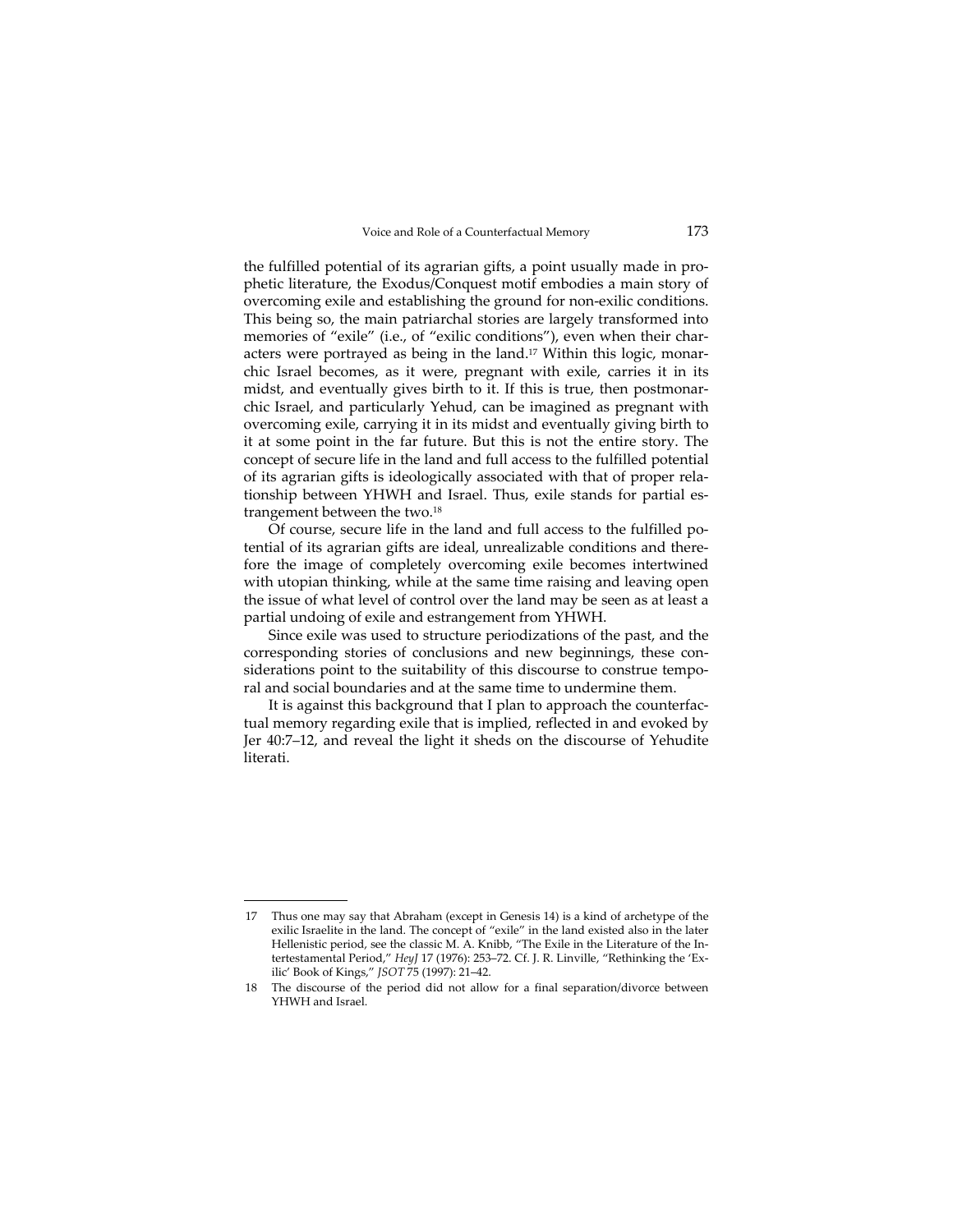## Some Considerations of Jeremiah 40:7–12 and its Interrelated Immediate Cotext

Although Jer 40:7–12 is illuminated and informed by its immediate cotexts in the book of Jeremiah (Jer  $40:1-6$  and Jer  $40:13-41:18$ ),<sup>19</sup> it is common to study it as a textual, literary/ideological unit or subunit.20 This understanding of Jer 40:7-12 is already attested to in the MT sys-

20 E.g., R. P. Carroll, *Jeremiah: A Commentary* (OTL; Philadelphia: Westminster, 1986), 703–5; L. Stulman, *Jeremiah* (AOTC; Nashville: Abingdon, 2005), 323–24; W. Brueg‐ gemann, *Jeremiah 26–52: To Build, To Plant* (ITC; Grand Rapids, MI: Eerdmans, 1991), 163–67.

<sup>19</sup> I wish to stress that this essay discusses the counterfactual memory of the intended and primary readers of these texts in their present compositional form, not of any, by necessity, hypothetical forerunners of these units that have been proposed in research. Although I am convinced that these texts underwent a redactional history, the intended and primary readers of the version I deal with were not asked to approach these texts and construct their memory (factual or counterfactual) on any redactional history, but rather on the basis of the world construed by the texts in their present form.

For a proposed redactional history of these and related texts and significant bibliography see O. Lipschits, *The Fall and Rise of Jerusalem* (Winona Lake, Ind.: Eisen‐ brauns, 2005), 304–47, esp. pp. 325–34, 39–44. See also W. McKane, *Jeremiah. Volume II Commentary on Jeremiah* XXVI–LII (ICC; Edinburgh: T&T Clark, 1996), 1005–1011.

As is well known, the present compositional form of these units is attested in two main versions the MT and LXX. In this study I investigate the voice and role of a counterfactual memory evoked among intended and primary readers by and through rereading MT Jer 40:7–12 in a way informed by its cotexts in that book (i.e., MT Jeremiah), but when relevant, notes concerning the LXX are included. To be sure, a similar study could have focused on the counterfactual memories evoked by and through the rereading of the LXX version. Although some differences between these two studies are bound to come up concerning particular details and in one case on matters of potentially connoted versus explicitly stated (and magnified) por‐ trayals, I doubt that a study similar to this one but focused on the LXX text would reach conclusions substantially different from the present one.

I take for granted in this essay that the basic social group who read and reread the texts discussed here consisted of literati in Persian period Yehud who shared a Jerusalem-centered ideology, but if the precise form of the texts discussed here belongs to the early Hellenistic period, it would not affect the argument in any major way. To date these passages to the monarchic, neo-Babylonian, Hasmonean (/late Hellenistic) or Roman periods is either difficult or impossible.

It may be mentioned at this point that texts of Jeremiah close to the MT (i.e. protomasoretic) are clearly attested in Qumran (see E. Tov, "Jeremiah," in *Qumran Cave 4 X The Prophets* [eds. E. Ulrich et. al.; DJD XV; Oxford: Clarendon Press, 1997], 145– 70, 171–76, 177–201, 202–5). 4Q Jera, which is usually dated to the late third or the early second century, attests to a text close to the MT not only in general, but also in orthography (see E. Tov, "Jeremiah," 150). 4Q Jerc is also close to the MT and even its paragraphing is comparable to the latter (even if not identical, see E. Tov, "Jeremiah," 181).  $4Q$  Jer<sup>d</sup> is not only similar in orthography but seems to reflect the MT version of Jer 43:5 (E. Tov, "Jeremiah," 203–4).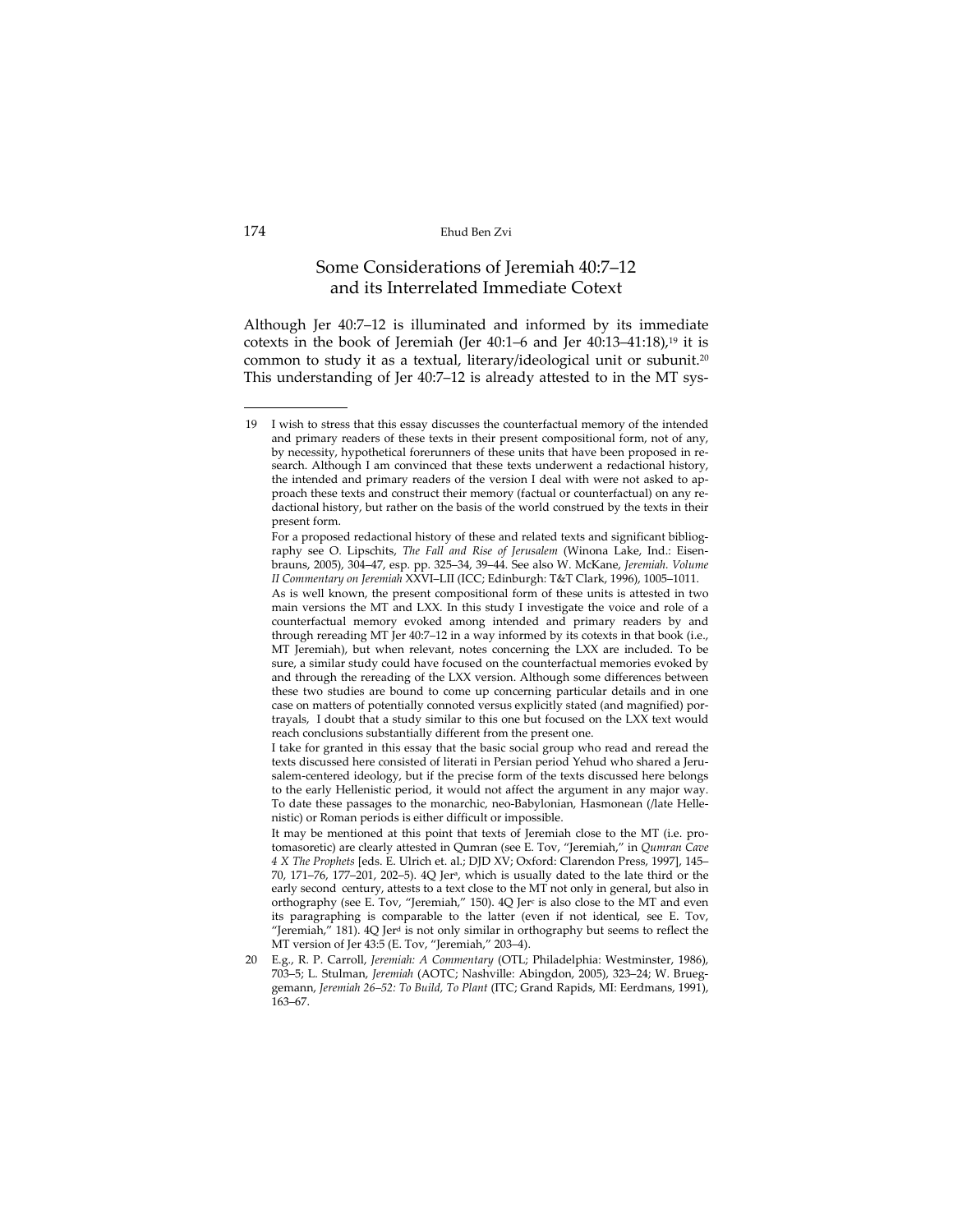tem of unit delimitation that explicitly separates Jer 40:7–12 from the previous and following subunits in the book by two *setumah* divisions. This traditional delimitation of the subunit reflects an awareness of, and a reading that highlights some thematic and ideological concerns that strongly characterize and set it apart, due to their divergence from commonly attested concepts and images of the exile,<sup>21</sup> as well as from the usual constructions of the situation in Judah following the fall of Jerusalem in biblical literature.22

But what makes Jer 40:7–12 so different? To begin with, it portrays a brief, hope-charged age and a polity: Gedaliah's governorship.<sup>23</sup>

<sup>21</sup> Cf. R. Albertz, *Israel in Exile: The History and Literature of the Sixth Century BCE* (At‐ lanta: SBL, 2003), 6.

<sup>22</sup> A point stressed, among others, in R. P. Carroll, *Jeremiah*, 705. I would like to stress that I am not advancing a claim that the only possible struc‐ ture of this section of the book of Jeremiah is one in which Jer 40:7–12 is understood as a separate unit. Prophetic books are texts to be read and reread and as such, they tend to show multiple, complementary reading structures that encouraged and allowed the intended and primary rereaders to develop an understanding of the text in which meanings abstracted from one perceived structure of a text inform those of another structure. Within this system, it is most reasonable to assume that there existed readings of this section of the book of Jeremiah in which Jer 40:7-12 was understood as a prophetic reading within a set of prophetic readings. It can be read as a prophetic reading in its own, but at the same time it is clearly marked as interre‐ lated with its immediate cotexts in the book, as is often the case with many pro‐ phetic readings. For the general positions concerning prophetic books that underlie this paragraph, see, for instance, my *Hosea*, (FOTL 21A, part 1; Grand Rapids: Eerdmans, 2005) and "The Prophetic Book: A Key Form of Prophetic Literature," in *The Changing Face of Form Criticism for the Twenty‐First Century* (eds. Marvin A. Sweeney and Ehud Ben Zvi; Grand Rapids: Eerdmans, 2003), 276–97.

<sup>23</sup> Whether Gedaliah was appointed as governor or to a higher or lower office has been a matter of some debate in recent research. For the proposal that Gedaliahu "was not a governor … but only an officially installed representative of the Jewish 'remnant' before the Babylonian authorities in Judah" see J. Weinberg, "Gedaliah, the Son of Ahikam in Mizpah: His Status and Role, Supporters and Opponents," *ZAW* 119 (2007): 356–68 (360). For the proposal that Gedaliah was crowned as king of Judah see J. M. Miller and J. H. Hayes, *A History of Ancient Israel and Judah* (Phila‐ delphia: Westminster, 1987), 423, 445. The 2d rev. ed. of the work (Louisville: Westminster John Knox, 2006) is less assertive on the issue (see p. 483, and cf. p. 445 in the original ed. with p. 510 in the 2d rev. ed.), but has not abandoned the proposal. In any event, Hayes is not alone. See H. Niehr, "Religio‐Historical Aspects of the 'Early Post‐Exilic' Period," in *The Crisis of Israelite Religion: Transformation of Religious Tradition in Exilic and Post‐Exilic Times* (eds. B. Becking, M. Korpel, C. A. Marjo; Oudtestamentische Studiën 42; Leiden: Brill, 1999), 228–44 (230). I tend to think that it is more likely that Judah did not remain as a vassal kingdom, albeit with a king who was not a member of the previous ruling dynasty, and that it became a province after 586 with Gedaliah as its governor. See O. Lipschits, *The Fall and Rise of Je‐ rusalem*, 88–92 and bibliography. One should mention, however, that although the Babylonian policy towards Judah was very similar to that against Ammon after its rebellion was quashed, it is unclear whether the Babylonians ended the monarchy in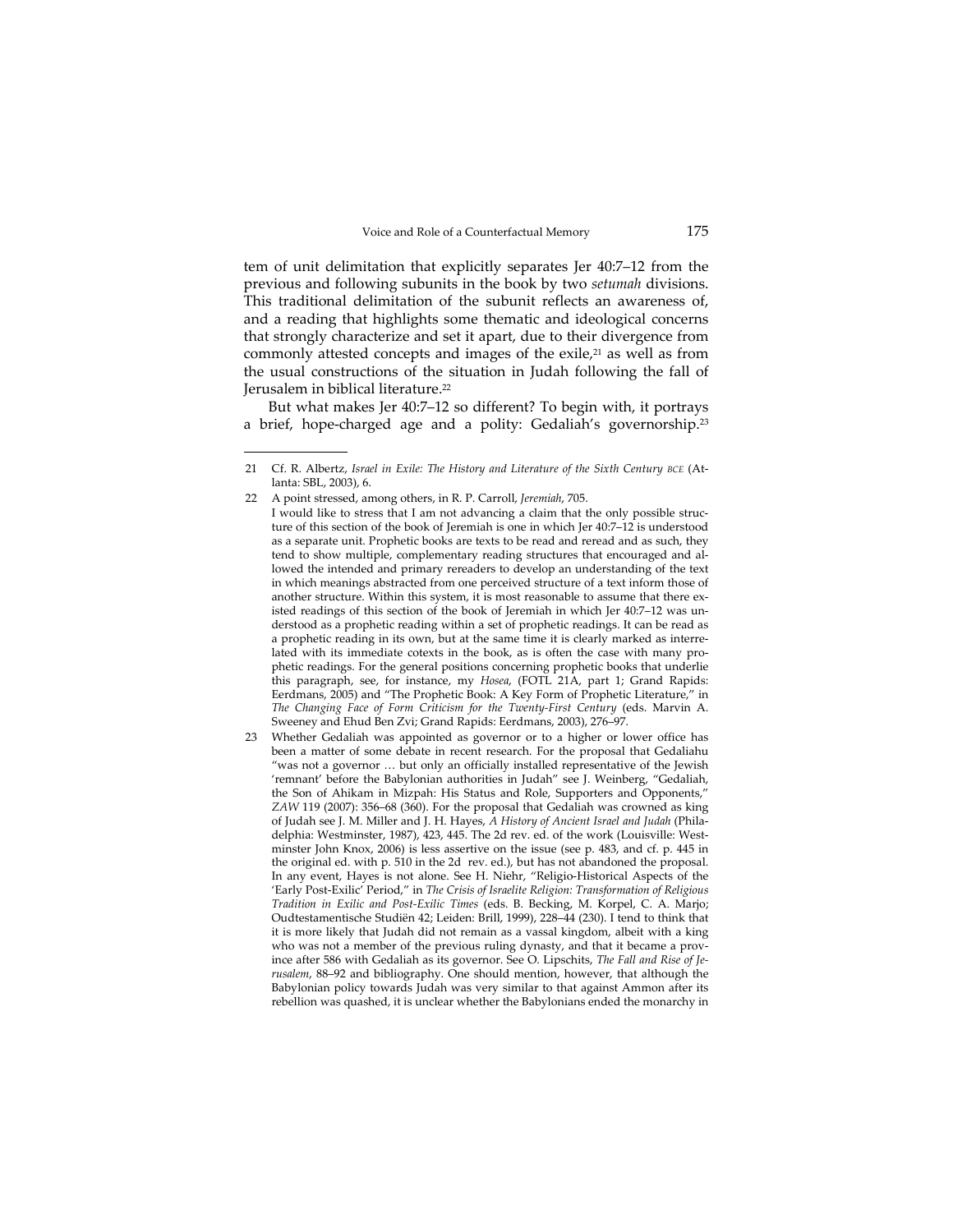Moreover, the intended and primary rereaders of vv. 11–12 could have hardly missed that the language of these verses is evocative of an image of a return of the exiles from all lands. At first the text refers to Juda‐ hites who found refuge among Judah's eastern neighbors, but it immediately adds a reference to Judahites יָאֲשֶׁר בִּבְל־הָאֲרָצוֹת, "in all the (other) lands" (v. 11a), which allows and perhaps encourages the intended and primary rereaders to imagine a larger scenario. The point is clearly developed as the prophetic reading moves into a climactic bipartite ַוָיֻּשׁבוּ ָכ ַ ל־הְיּ ִהוּדים ִמָכּ ַ ל־ה ְמּקֹמוֹת ֲאֶשׁר ִנְדּ ָ חוּ־שׁם ַוָיּבֹאוּ ֶ ֽאֶר ְץ־י ָהוּד 12: .v in conclusion "*all* the *Judahites* returned from *all* the places to which they had been scattered and came to the *land of Judah* (v. 12).<sup>24</sup> This wording most likely was meant to evoke, and actually did evoke among the primary and intended rereaders of this unit, an image of overcoming exile, of return. Such a reading is supported by the back reference to the return‐ ees in Jer 43:5: אֲשֶׁר־שָׂבוּ מִכָּל־הָגּוֹיִם אֲשֶׁר נִדְּחוּ־שָׁם לָגוּר בְּאֶרֶץ יְהוּדָה (who have returned from all the nations to which they have scattered to live in the land of Judah." One may also note that the wording of Jer 40:12 not only communicated the matter by itself, but was reminiscent of divine promises such as those in Jer 16:15; 23:3, 8; 29:14, and a reversal of the situation portrayed in Jer 24:9.25

Ammon at that time. See O. Lipschits, "Ammon in Transition from Vassal Kingdom to Babylonian Province," *BASOR* 335 (2004): 37–52, and notice the comment on p. 44.

In any event, it is not the historical Gedaliah/Gedaliah's community that stands at the center of the investigation here, but their ideological representation in Jer 40:7– 12.

<sup>24</sup> J. G. Janzen has proposed that the Hebrew *Vorlage* attested by the LXX had ארץ in the singular, and that the text read הארץ בכל. See J. G. Janzen, *Studies*, 208. Holladay, *Jeremiah* 2, 271, follows Janzen, but see W. McKane, *Jeremiah*, vol. 2, 1003. Pietersma and Saunders translate the relevant section of the verse in the LXX as follows: "and all the Judeans, those in Moab, who were in Moab, and those among the sons of Ammon and those in Idumea and those in any other land, heard that the king of Babylon …and they came to Godolias." See A. Pietersma and M. Saunders, *Ieremias*, (NETS; Oxford University Press, 2007), http://ccat.sas.upenn.edu/nets/edition/34‐ ieremias‐nets.pdf.

<sup>25</sup> Jer 43:5 plays on the reminiscent power of this language for rhetorical purposes, namely to emphasize the failure of such elevated hopes. On this issue, see below. A word about the LXX is in order at this point. As is well known, the text in Jer LXX וישבוּ כל־היהודים מכל־המקמות אַשׁר נדחו־שם for the וישבוּ כל־היהודים מכל־המקמות אַשׁר נִיחו related expression in MT Jer 43.5 (LXX Jer 50.5). The phrase מַכְּל־הָגּוֹיִם אֲשֶׁר וַדְחוֹ־שָׁם "from all the nations to which they have scattered" in Jer 43:5 is not attested in LXX Jer 50 (43):5. The latter may be translated as "…all those remaining from Iouda who had returned to settle in the land." See A. Pietersma and M. Saunders, *Ieremias*. The relevant phrase seems to be reflected in 4QJerd; see E. Tov, "Jeremiah," (DJD XV), 203–4. For another potential difference see previous note. Whether the LXX here re‐ flects a Hebrew *Vorlage* earlier than the one represented by MT (as probably is the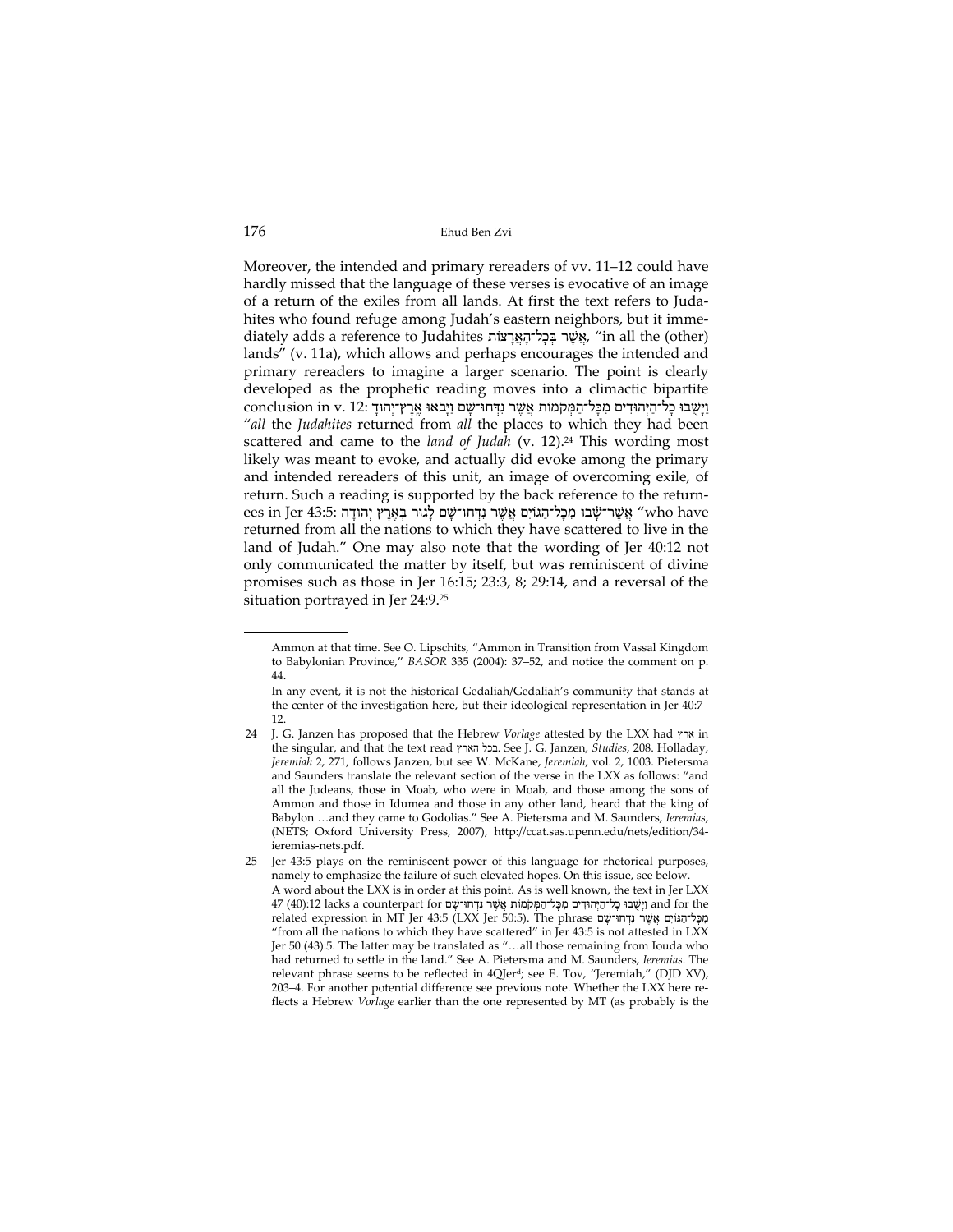An elevated image of the return (at least by connotation) and of the returning community of Gedaliah is also conveyed, though in a differ‐ ent way, by the second part of the conclusion of the prophetic reading in v 12.26 As Stulman, among others, maintains, the text here portrayed a state of prosperity that carried an idyllic quality,<sup>27</sup> and was reminiscent of the promise in Jer 31:11–12 (cf. Jer 32:5).28 The implied and the

- 26 The text here is essentially shared by the LXX and the MT. Both project an elevated image.
- 27 See L. Stulman, *Jeremiah*, 323.

 $\overline{\phantom{a}}$ 

28 Cf. Isa 43:5–6; see K. R. Baltzer, "Das Ende des Staates Juda und die Messias‐Frage," in *Studien zur Theologie der alttestamentlichen Überlieferunge* (eds. R. Rendtorff and K. Koch; Neukirchen: Neukirchener Verlag, 1961), 33–43 (33–37); idem, *Deutero‐Isaiah*

case) or not, the latter is still worth studying. Moreover, the MT may well reflect an ancient reading of an earlier text in which the return referred to in vv. 11–12 was understood, at least at a connotative level, as more extensive and partially in mythical terms. Janzen correctly noted that "the sentence [missing in the LXX] refers to the dispersion proper" elsewhere in the book of Jeremiah (with the exception of 43:5, see below). But then he stated, "the occurrences in 40:12 and 43:5 are out of place, for here the reference is only to those who temporarily took refuge in the hills when danger struck, and who filtered back when the fighting was over" (see J. G. Janzen, *Studies in the Text of Jeremiah* [Cambridge: Harvard University Press, 1973], 53; cf. W. McKane, *Jeremiah*, vol. 2, 1003). There is no doubt that the sentence would be out of place for readers who understood it in the "historical" way Janzen, McKane or W. L. Holladay (*Jeremiah 2* [Hermeneia; Minneapolis: Fortress, 1989], 271, 295–96) do. But the fact that the sentence appears in the MT, whether "originally" or "redactionally added" indicates that at least some ancient literati did not share his reading of the text. Surely, Janzen's reading is far more likely to reflect the historical reality of Gedaliah's community than any expansive, mythic-laced reading, but this text was in the main not about historical reality—however one under‐ stands "historical reality" today—but about stirring images in the readers, about causing them to virtually relive and partake in the past community they construe through their readings, and as they do so, to involve themselves in a didactic and ideologically‐oriented thinking. Of course, even if one were to maintain that the MT drastically innovated here and departed from any previous denoted or connoted possible understanding of the verse in ancient Israel, it would still be worthy of study for the present purposes; after all, it had its own intended and primary re‐ readers.

Significantly, it is always the book *as reread*, i.e., as understood by a community that was part and parcel of the community's authoritative written tradition, immaterial of whether such a reading was considered "proper" or "mistaken" by any other community. On these matters cf. Bill Shuter, "Tradition as Rereading," in *Second Thoughts: A Focus on Rereading* (ed. D. Galef; Detroit: Wayne State University Press, 1998), 74–112. With Shutter, I have reservations on the usual dichotomy of *traditum* (i.e. the content of the tradition) and *traditio* (i.e. the process of transmission), be‐ cause transmission not only makes whatever is transmitted "tradition" but also contributes much to the shaping of its meaning (through processes involving contin‐ gent "reading competence," see below) for a particular group. Cf. and partially contrast with the now classic, M. Fishbane, *Biblical Interpretation in Ancient Israel* (Oxford: Clarendon, 1985), passim.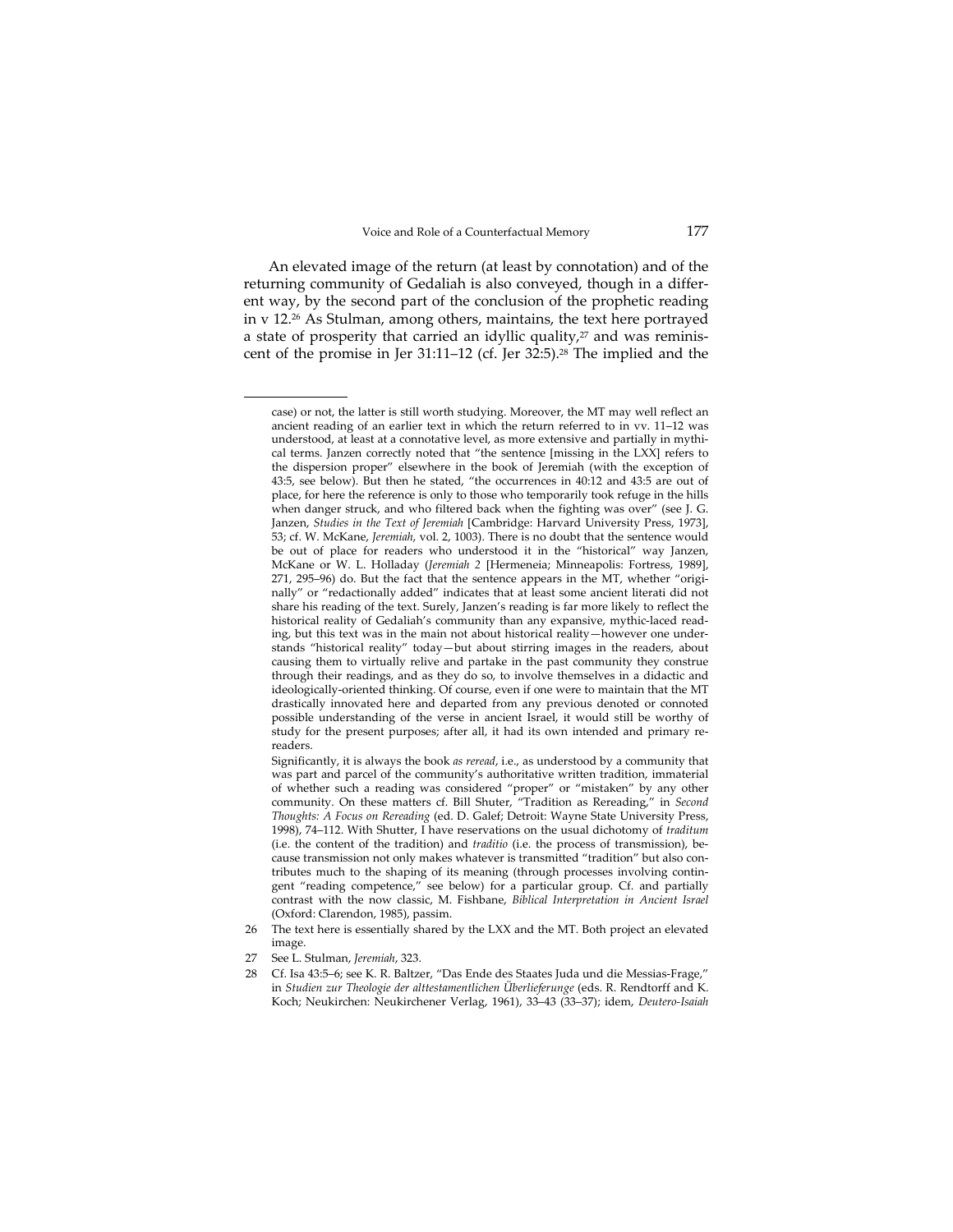primary readers most likely understood such a state as connoting di‐ vine blessing.29

The text surely acknowledges exile (see the conclusion of v. 730 and Jer 40:1–6, which informs the present text; see below), but balances this acknowledgment with an elevated description of Gedaliah's commu‐ nity. The community is a ריתִאֵשְׁ , that is, a remnant, but one that carries much hope, and one which, from the perspective of a rereading community of the prophetic literature that is well aware of signposts for readings informing each other, not only called to mind the ריתִאֵשְׁ in Jer 31:7, but also and particularly the one in Jer 23:3, given the use of the phrases מְכֵל־הָמִּקֹמוֹת אֲשֶׁר נִדְּחוּ־שָׁם "from all the places where they had heen scattered there" in 40:12 and מְכֹּל הָאֱרָצוֹת אֱשֶׁר־הִדָּחְתִּי אֹתָם שָׁם from of all the lands where I have driven them there in 23:3, and the fact that תֲלִ־הָאֲרְצוֹת from all the places" and " כְּל־הָאֲרָצוֹת from all the places" "from all the lands" existed already in Jer 40:11–12. In other words, Gedaliah's community is skillfully portrayed as co-existing and to a large extent a result of exile, but at the same time as bearing the potential to overcome exile, at least a form of it, for the "remnant" of Judah, in Judah.31

An additional, positive feature of the construction of Gedaliah's community and his governorship is worth mentioning at this point. It appears as an aside in the following subunit, but it could hardly have been ignored when the rereaders of Jeremiah imagined and virtually revisited Gedaliah's community through their rereadings of the books. According to Jer 41:5, eighty people from Samaria, Shechem and Shilo came to the House of the Lord bringing grain offerings and incense to present at the temple of YHWH. To be sure, they came with their beards shaved and their clothes torn, and their bodies gashed, but come they did. This image carried both an acknowledgment of the calamity that preceded the establishment of Gedaliah's polity, but also construed Gedaliah's governorship as one in which people from the main centers

 $\overline{\phantom{a}}$ (Hermeneia; Minneapolis: Augsburg Fortress, 2001), 160. For a very different posi‐ tion of the characterization of the period see W. McKane, *Jeremiah*, vol. 2, 1002–3.

<sup>29</sup> See R. Albertz, *A History of Israelite Religion in the Old Testament Period*, vol. 1 (OTL; Louisville: Westminster John Knox, 1994), 242; idem, *Israel in Exile*, 6.

וּ וּמַדַּלָּת הָאָרֵץ מֵאֲשֵׁר לֹא־הָגְלוּ בָּבֵלָה ... וּוּמַדִּלָּת הָאָרֵץ מֵאֲשֵׁר לֹא־הָגְלוּ בָּבֵלָה 30 taken into exile to Babylon."

<sup>31</sup> One may wonder also whether the exile of the elite that supported the rebellion against Babylon was not construed as particularly conducive to the creation of a remnant/polity with the potential to be pious, and blessed by YHWH. Cf. the senti‐ ment in Zeph 3:11–13. See below.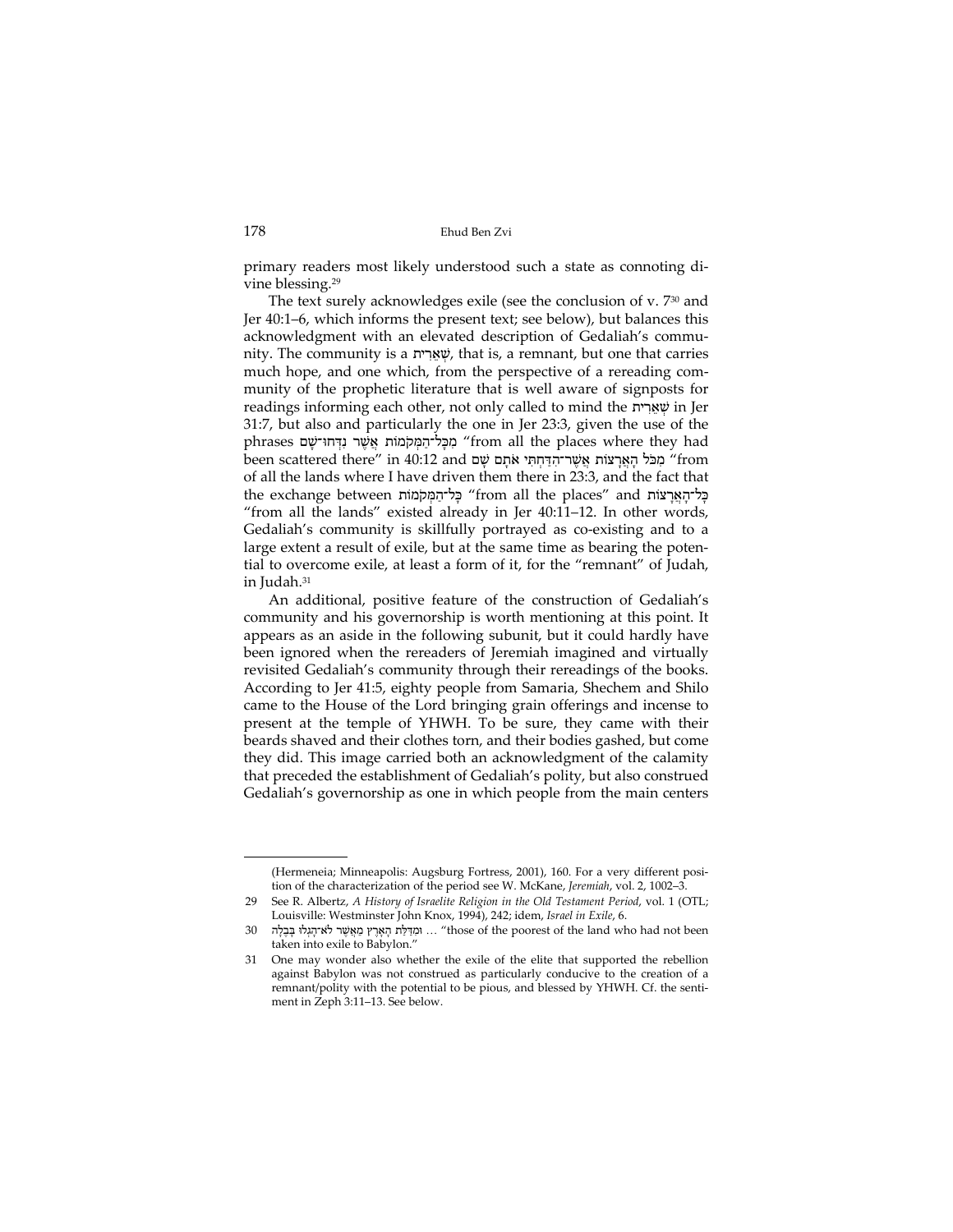of northern Israel/Samaria came to YHWH's house<sup>32</sup> in Judah, such as in the days of Josiah, or, according to Chronicles, Hezekiah and Asa.33 This construction of Gedaliah's polity skillfully balanced a sense of mourning with an idyllic scenario of an at least embryonic cultic reuni‐ fication during his governorship.

It is worth noting that when a similar acknowledgment of the supremacy of Jerusalem appears in Zech 7:1–7—the delegation is from Bethel in this text—there is not only an allusion to the community of Gedaliah, but also a reference to a continuous remembering of this community and its fall (v.  $5$ ).<sup>34</sup> This being the case, one may conclude that the literati responsible for Zech 7:5, who likely also lived in the Persian period, and their intended readers, had a highly elevated image of Gedaliah and his community, to the point that their loss was con‐ strued as worth of leading to a remembrance similar to that of the loss of the Temple and Jerusalem.35

It is also worth mentioning that Jer 40:10–12 communicates an understanding of "(the land of) Judah" that obviously includes Benjamin (see the references to Mizpah as its new center), and thus of "Benjami‐ nites" who are construed as Judahites. Given the tensions between Ben‐ jamin and Judah/Jerusalem in at least the early Persian period, such an integrative world represents a fulfillment, retrojected into the past, of

<sup>32</sup> The reference to יהוה בית in this context was most likely understood by the Jerusalem‐ centered literati responsible for the book(s) of Jeremiah as pointing to the place of the Jerusalemite temple. In any event, it is difficult to imagine that such a reading of the text would not have arisen within the process of continuous rereading of the book. For a different position see J. Weinberg, "Gedaliah."

<sup>33</sup> Also cf. 2 Chr 11:13–17. For the position of Chronicles concerning Northern Israel see H. G. M. Williamson, *Israel in the Books of Chronicles* (Cambridge: Cambridge University Press, 1977); S. Japhet, *The Ideology of the Book of Chronicles and its Place in Biblical Thought* (2d rev. ed.; BEATAJ 9; Frankfurt a. M.: P. Lang, 1997); E. Ben Zvi, *History, Literature and Theology in the Book of Chronicles* (London: Equinox, 2006).

<sup>34</sup> I assume here that the reference to fasting and lamentation in the seventh month was understood as pointing to and constituted acts of remembering the assassination of Gedaliah (see Jer 41:1–3; 2 Kgs 25:25). This is a widely held position, and for good reason. For a recent treatment, see M. A. Sweeney, *The Twelve Prophets*, vol. 2 (Berit Olam; Collegeville, MN: Liturgical, 2000), 639-41. On these acts of remembrance (and the association with Gedaliah's murder) see also Y. Hoffman, "The Fasts in the Book of Zechariah and the Fashioning of National Remembrance," in *Judah and the Judeans in the Neo‐Babylonian Period* (eds. O. Lipschits and J. Blenkin‐ sopp; Winona Lake, Ind.: Eisenbrauns, 2003), 169–218. Cf. R. Albertz, *History of Isra‐ elite Religion*, vol. 1, 242.

<sup>35</sup> See the reference to the fast and mourning in the fifth month (Zech 7:3, 5) and cf. 2 Kgs 25:8–9//Jer 52:12–13.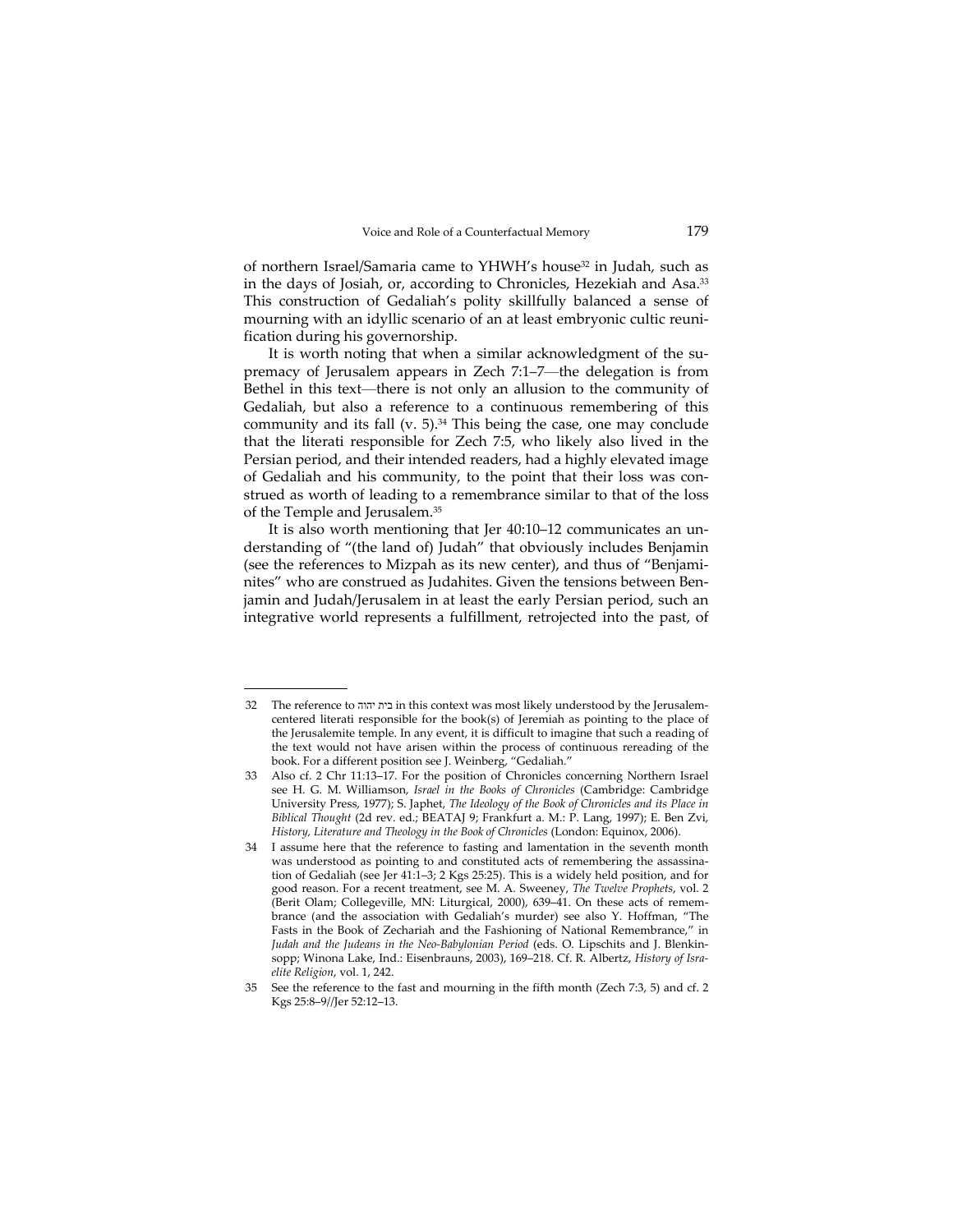the desires of Persian period, Jerusalem‐centered literati.36 Again, there is something idyllic about such a construction of the community of Gedaliah.

As indicated above, the meaning of Jer 40:7–12 is strongly informed by its links to the preceding unit, namely Jer 40:1–6. The repetition of the motif of the appointment of Gedaliah by the Babylonian king (vv. 5, 7, 11) using consistently similar language, and not incidentally always followed in the narrative by a report about a positive Judahite re‐ sponse, bound the two subunits together. The reference to Mizpah (vv. 6, 10, 12) contributed to this sense of textual coherence. Moreover, the presence of a continuous series of *wyqtol* sentences across the boundary between the two units provided an unmistakable textually inscribed marker linking the two. All these features indicated to the intended and primary rereaders that they should see read, or at least include among their rereading, the text of vv. 7–12 as the continuation of vv. 1–6.

What issues emerged as consequence of this reading? First, the *wy‐ qtol* sequence served now to alert the readers to continuity at the levels of plot and ideology. Thus the text moves seamlessly from the report about Jeremiah's choice to join the community and settling in it  $(v. 6)$ ,  $\frac{37}{2}$ to a report about a similar action taken by military leaders (vv. 7–8) and then by the general population. Thus, the text moves from prophetic to military leadership to general population, just in an order consistent with a hierarchy of legitimization.

To be sure, Jeremiah is not explicitly mentioned in vv. 7–12, or in Jer 40:13–41:18, for that matter. Although the lack of explicit reference to the prophet links the latter two units (see below), the rhetorical pur‐ poses of the lacking references are different. The text in vv. 7–12 is about Gedaliah's, not Jeremiah's, community. The prophet's choice legitimizes the polity and its leader (v. 6), just as YHWH indirectly does so by means of prosperity and ingathering (vv. 11–12). Direct, human,

 $\begin{tabular}{lcccccc} \multicolumn{2}{c|}{\textbf{1} & \textbf{1} & \textbf{1} & \textbf{1} & \textbf{1} & \textbf{1} & \textbf{1} & \textbf{1} & \textbf{1} & \textbf{1} & \textbf{1} & \textbf{1} & \textbf{1} & \textbf{1} & \textbf{1} & \textbf{1} & \textbf{1} & \textbf{1} & \textbf{1} & \textbf{1} & \textbf{1} & \textbf{1} & \textbf{1} & \textbf{1} & \textbf{1} & \textbf{1} & \textbf{1} & \textbf{1} & \textbf{$ 

<sup>36</sup> The point is strengthened by the association of the leader of the polity with Mizpah, that is, even the center in Mizpah/Benjamin acknowledges and internalizes this world.

<sup>37</sup> Of course, the book of Jeremiah contains another report about the release of Jeremiah by Nebuzaradan; see Jer 39:11–14. It is worth noting that, despite the dif‐ ferences between the account, and the fact that they asked their readers to visit different virtual sites of memory, both of them are consistent with the position that it was Jeremiah's choice to remain with Gedaliah (see Jer 39:11–12). The presence of different accounts/constructions of the same event is not peculiar to the book of Jeremiah, but a relatively common feature that appears also in ancient Israelite his‐ toriographical works (e.g. Judges and Samuel). Jeremiah's choice is consistent to a large extent with the portrayal of his "political" ideas in the book. "Gedaliah's modest, moderate regime seems to give concrete political embodiment to Jeremiah's ex‐ pectations" (W. Brueggemann, *Jeremiah 26–52*, 166).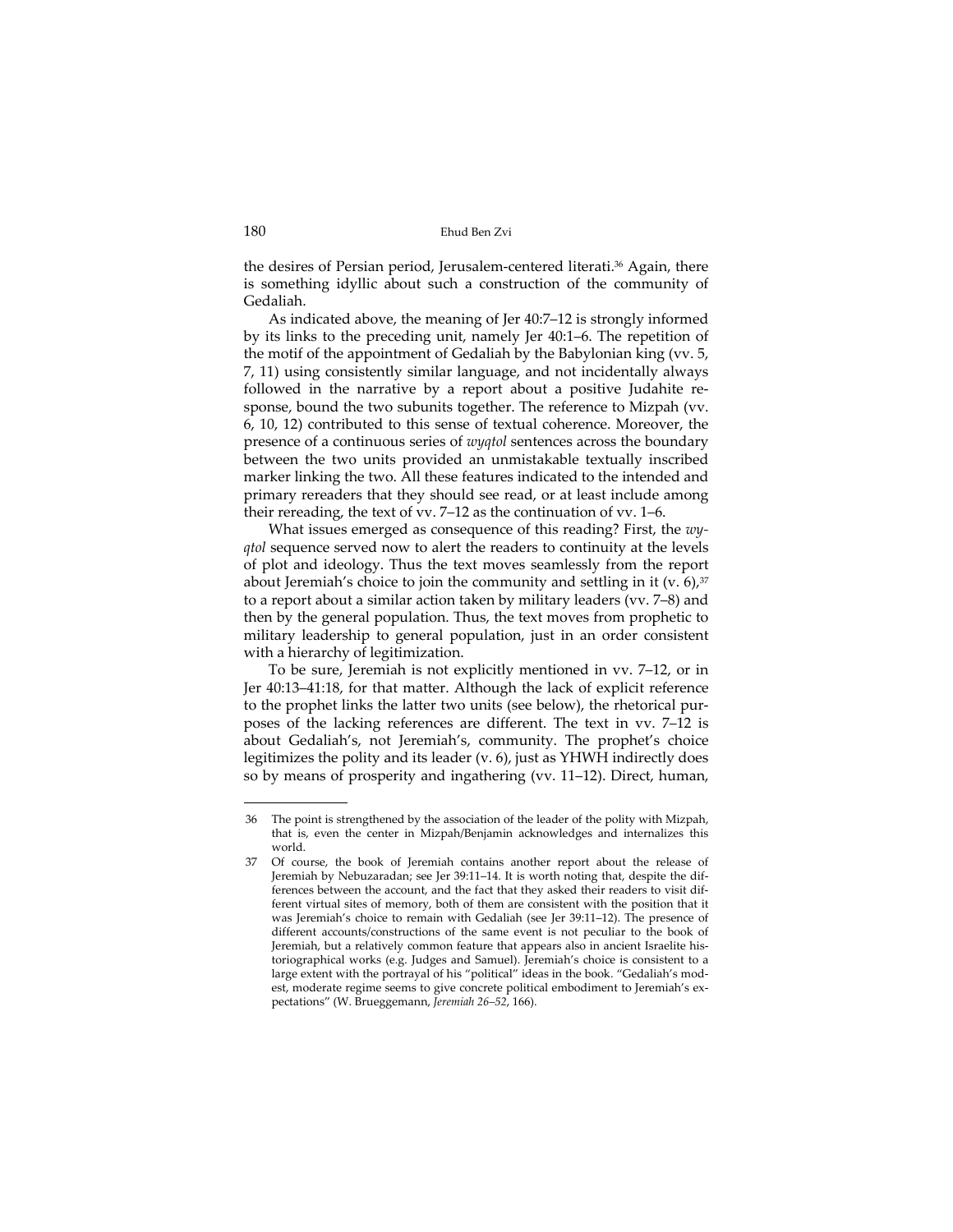political agency, which is at the center of the narrative here, however, belongs to Gedaliah and so he takes all the initiatives. At the same time, although neither Jeremiah nor YHWH are directly mentioned in vv. 7– 12, their positive presence is implied and construed as consistent with the actions taken by Gedaliah. In fact, one may describe Gedaliah in vv. 7–12 as a Jeremianic character insofar as his positions reflect closely those advocated by Jeremiah's attitude. Moreover, these positions are construed as a representation of YHWH's word and thus, Gedaliah like Jeremiah—is characterized as a godly personage associated and aligned with the deity.38 In sum, the absence of explicit references to YHWH and Jeremiah in vv. 7–12 concerns a rhetorical foregrounding of the central political figure and its positive characterization and a corresponding backgrounding of the legitimizing characters in these promising, dreamy times.

Since the prophet, the military/social leadership, and the people all rally around Gedaliah, and so seems to do YHWH, and since Gedaliah is not only portrayed as the mediator between the king of Babylon and the people (v. 10), but also explicitly and emphatically characterized as the person whom the king of Babylon appointed and whose authority as governor derives from that of the Babylonian king, an ideological/rhetorical need to present these two central aspects of Gedaliah's characterization as not merely compatible, but supporting each other, arises. The matter demanded particular explanation since the empow‐ ering powers (the king of Babylon and his main representative, Ne‐ buzaradan) were also directly associated in the minds of the rereaders with the destruction of Jerusalem and the burning of the temple.<sup>39</sup>

The text in Jer 40 addresses the issue in two ways. First, there is the emphatic and consistent repetition of the sequence of a reference to Gedaliah's appointment followed by a report about a positive Judahite response. In fact, this sequence is one of the features that bind Jer 40:1–6 and Jer 40:7–12. Second, and more importantly, the text found a way to portray the foreign king who provided the legitimacy and authoriza‐ tion for the governorship of Gedaliah in a positive way. As in the case of the destruction of Jerusalem/Temple or the implementation of the exile, the king is represented by Nebuzaradan.<sup>40</sup> Like the virtuous foreign kings of Chronicles,<sup>41</sup> Nebuzaradan is explicitly characterized as a

<sup>38</sup> Cf. D. R. Jones, *Jeremiah* (NCB; Grand Rapids: Eerdmans, 1992), 469–70. Jones main‐ tains that Gedaliah appears as an *alter ego* of Jeremiah.

<sup>39</sup> 2 Kgs 25:8–9//Jer 52:12–13.

<sup>40</sup> 2 Kgs 25:8–9 and Jer 52:12–13; 2 Kgs 25:11–12; Jer 39:9–10.

<sup>41</sup> See E. Ben Zvi, *History, Literature and Theology in the Book of Chronicles*, 270–88; previ‐ ously published as "When a Foreign Monarch Speaks," in *The Chronicler as Author:*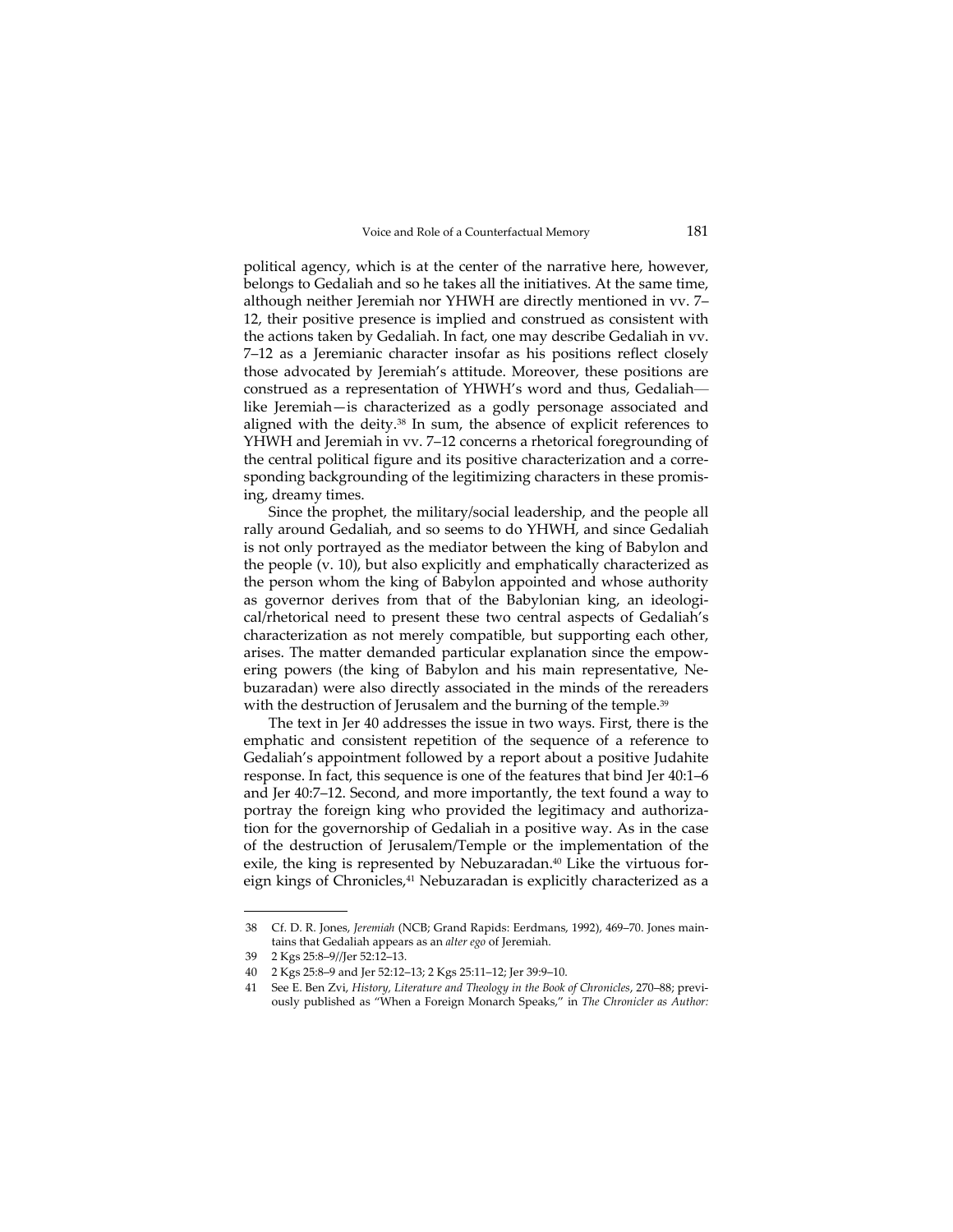pious foreigner leader, who not only acknowledge YHWH's power and justice, but also thinks and talks like a pious Israelite/Judahite/Yehud‐ ite. In fact, according to Jer 40:2–3, Nebuzaradan thought and talked as a godly disciple of the prophet Jeremiah would have thought and talked.42

Thus within the discourse represented in the text, Jeremiah pro‐ vides legitimacy to Gedaliah directly by choosing to settle in his com‐ munity; but also indirectly, because Nebuzaradan—and therefore the king of Babylon as well—is imagined as a Jeremianic figure. Not accidentally, their Jeremianic character is communicated to the literati in Yehud through an instance of YHWH's word to Jeremiah (see 40:1), which in turn is available to them in a prophetic book associated with Jeremiah (i.e. the book of Jeremiah). Thus, the text textures a chain of links binding together in multiple ways the characters of YHWH, Jeremiah, Nebuzaradan, and Nebuchadnezzar…and all of them, in an empowering, authorizing way to Gedaliah.<sup>43</sup> All of this is consistent with an ideology in which the ultimate source of authority and legitimacy cannot be Jeremiah, Gedaliah, Nebuzaradan, or Nebuchadnezzar,

*Studies in Text and Texture* (eds. M. P. Graham and S. L. McKenzie; JSOTSup 263; Sheffield: Sheffield Academic Press, 1999), 209–28.

<sup>42</sup> "The author wants to persuade us that Nebuzaradan was a pupil of Jeremiah (40:2– 3)." See Klaas A. D. Smelik, "The Function of Jeremiah 50 and 51 in the Book of Jeremiah," in *Reading the Book of Jeremiah: A Search for Coherence* (ed. M. Kessler; Wi‐ nona Lake, Ind.: Eisenbrauns, 2004), 87–98 (citation from p. 97). Compare also Jer 40:2 with Jer 32:23.

The question of how likely (or unlikely) it is that the historical Nebuzaradan would have uttered such a speech has bearing only on the historical reconstruction of the fall of Jerusalem, but not to any study of the world that the intended and primary rereaders of the book of Jeremiah, many years later after the events, were asked to and likely imagined through their reading and rereading of the book. From their perspective, it would have been unthinkable to imagine an unreliable narrator or a deceitful implied author in a text presented as YHWH's word, accepted as such by them, and included in the book of Jeremiah.

It is worth stressing that the characterization of Nebuzaradan (and indirectly, Nebuchadnezzar) in Jer 40:2–3, 12 is different from the elevated figure of Nebuchad‐ nezzar in other sections of the book of Jeremiah (e.g. Jer 25:1–14 and ch. 27), even if Nebuchadnezzar is explicitly referred to as YHWH's servant (Jer 25:9; 27:6). In none of these texts is Nebuchadnezzar portrayed as a Jeremianic figure. On these ele‐ vated (but not Jeremianic) characterizations of Nebuchadnezzar in the book of Jeremiah, see J. Hill, "'Your Exile Will Be Long': The Book of Jeremiah and the Un‐ ended Exile," in *Reading the Book of Jeremiah: A Search for Coherence* (ed. M. Kessler; Winona Lake, Ind.: Eisenbrauns, 2004), 149–61 (152–56); and esp. J. Hill, *Friend or Foe? The Figure of Babylon in the Book of Jeremiah MT* (BibInt Series; Leiden: Brill, 1999), 103–10, 130–39, 198–99, 203–5.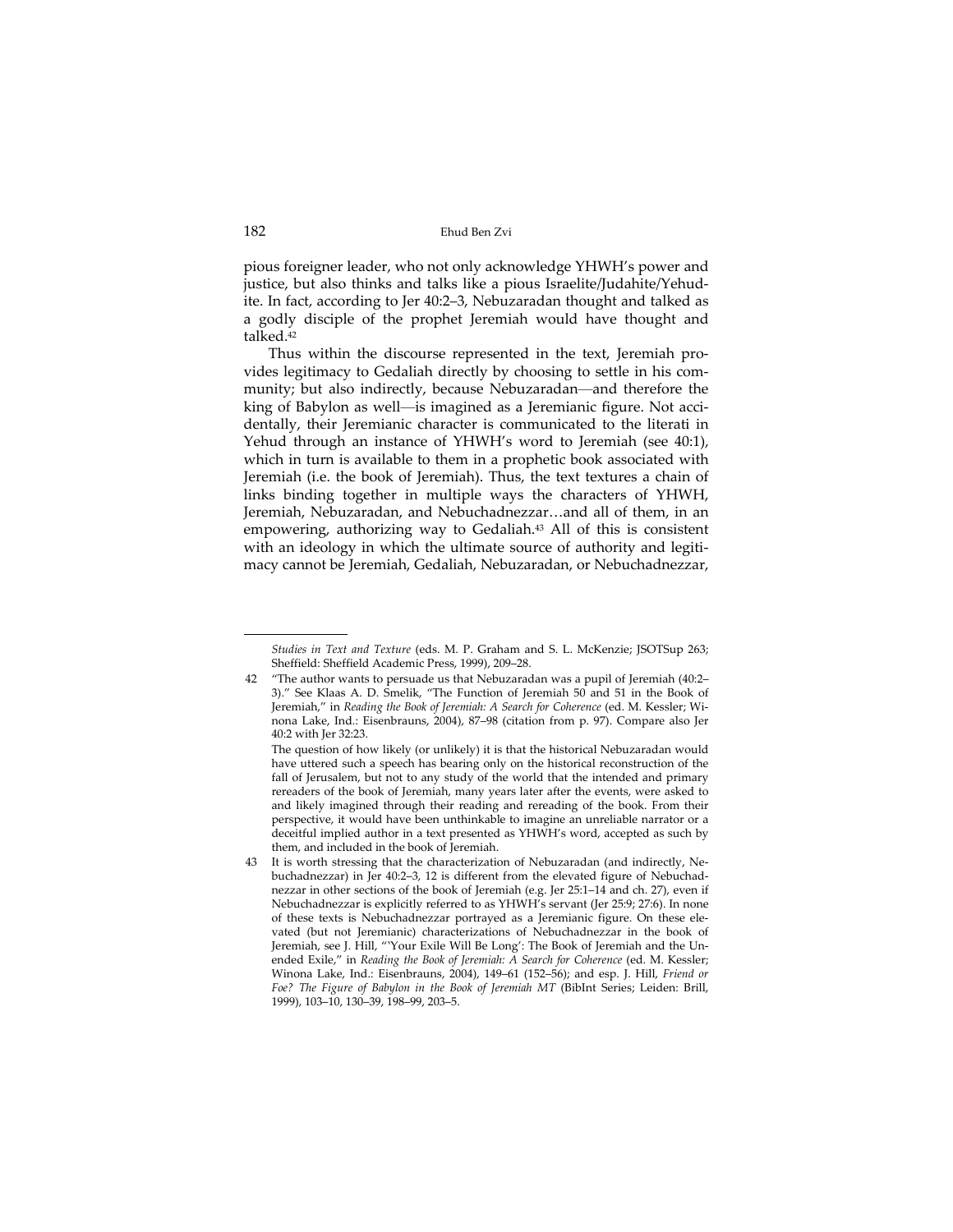but a deity whose "word" is available to the literati through the book of Jeremiah and similar books.44

Before moving forward, it is necessary to deal with the fact that even according to Jer 40:1, Nebuzaradan is associated with the exile of all the exiles of Jerusalem and Judah בָּל־גָּלוּת יְרוּשָׁלַם וְיהוּדָה הַמְּגִלִים בָּבֵלָה who were being exiled to Babylon." One may wonder, however, whether the text was not read from a perspective informed by the ideological theme of a poor, humble (and pious) remnant, which assumes the necessity of the exile/removal of sinful elites from Judah/Jerusalem and sees it as an essential requirement for life under YHWH's blessing in the land (cf. Zeph 3:11–13). Converging evidence supporting the fact that the implied and primary rereaders were asked to approach the text here from this particular ideological perspective includes: (a) the characterization of Gedaliah's community as including רץֶאָהָ לּתַדַּ" the poor‐ est of the land" (v  $7\frac{45}{7}$ ; (b) the reference to the taking over of cities, which assumes that members of Gedaliah's community did not have power over them before; (c) the basic fact that these readers knew that had the king remained in the land, Gedaliah could not have been appointed governor; and (d) that the community failed because people such as Ishmael son of Nethaniah, a Davide,<sup>46</sup> were not exiled to Babylon. In addition, the language of "remnant" (v. 11) carries in itself, by logical necessity, the notion of exile or removal of the majority. To place hope in the character of a remnant that follows YHWH, is to view exile as a necessary step. To overcome exile in the land goes, in this dis‐ course, hand in hand with maintaining exile outside the land. This ten‐ sion was imagined to be as resolvable only when a second utopia (the first concerns the pious remnant) would become reality, in the far future.

Of course, the literati who read and reread Jer 40:7–12 were well aware that Gedaliah's community collapsed. Thus it is not surprising that Jer 40:7–12 is deeply interwoven not only with the immediately

<sup>44</sup> Given other constructions of the image of the Babylonian king among the literati of Yehud, it is not surprising that the book of Jeremiah includes also Jer 50–52, and in fact concludes with them in the MT version.

<sup>45</sup> Cf. Jer 39:10.

<sup>46</sup> לוּכהָ מְּ הַ רעַזֶּמִ" from the royal family" (Jer 41:1). The characterization of Ishmael as a Davide is important in the text; "the exploits of Ishmael-ben-Nethaniah-ben-Elishama (Jer. xl 13–xli 18) complete the picture of the House of David's inimical opposition to Yahweh's purposes" (J. Applegate, "The Fall of Zedekiah: Redactional Debate in the Book of Jeremiah, Part 1," *VT* 48 (1998): 137–60 (142). For the sugges‐ tion that the story of Ishamael and Gedaliah overturns as it were the story of David and Saul, see G. E. Yates, "Ishmael's Assassination of Gedaliah: Echoes of the Saul‐ David Story in Jeremiah 40:7–41:1–18," *WTJ* 67 (2005): 103–13.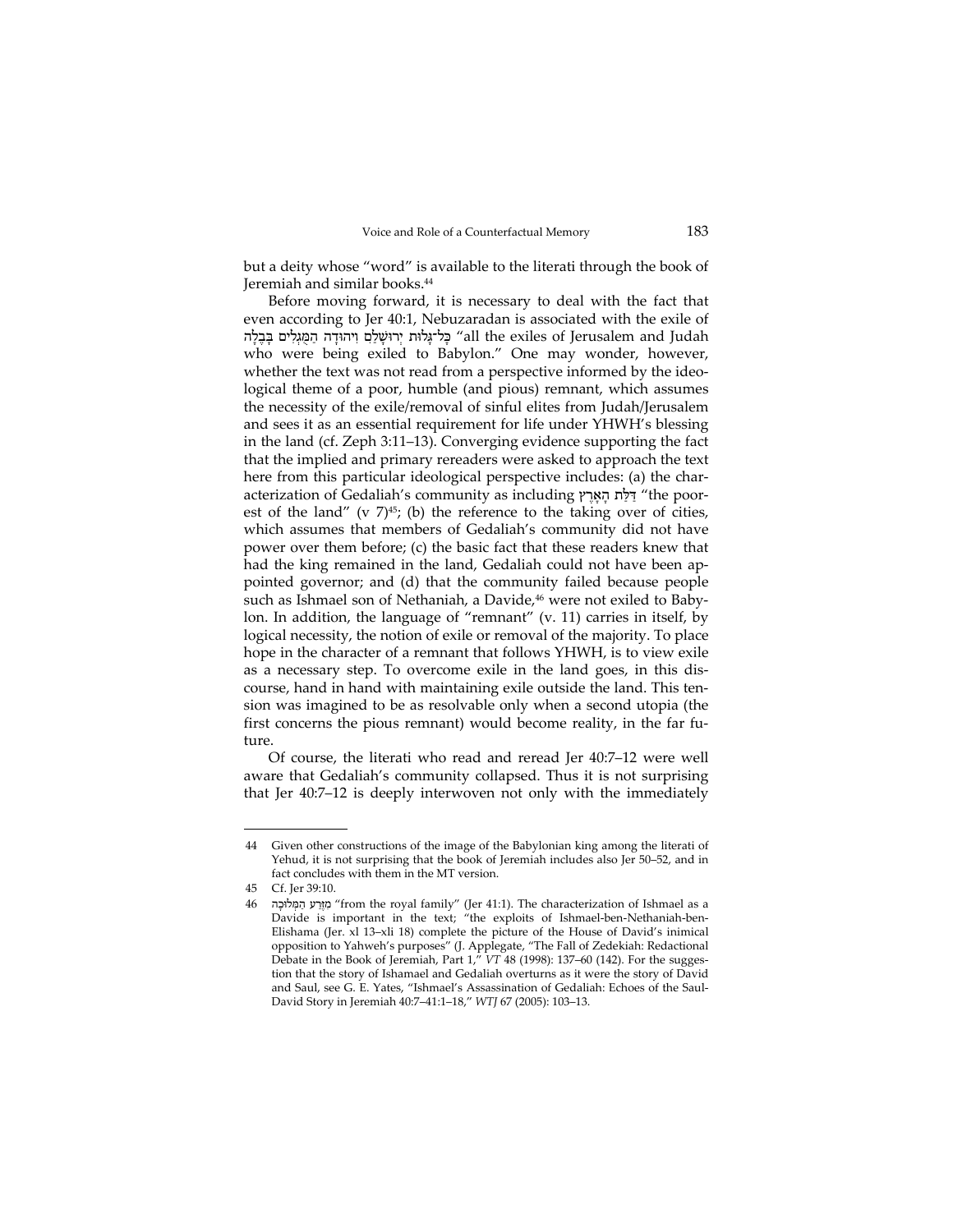preceding unit (Jer 40:1–6), but also the following one (Jer 40:13–41:18). Explicit text markers of cohesion such as the transition in v. 12, the shared repertoire of main characters, the lack of any explicit reference to Jeremiah, and a sense of continuing plot all contributed to explicitly mark Jer 40:7–12 as deeply associated with 40:13–41:18, and communi‐ cated to the intended and primary rereaderships of Jer 40:7–12 that they should read the text in a way informed by the ensuing narrative in the book of Jeremiah.

As the ancient rereaders of Jer 40:7–12 imagined and revisited in their minds Gedaliah's polity, as they paid close attention to and re‐ joiced in the high hopes for stability and prosperity, they could not avoid the thought that all these great expectations were *all* dashed by the tragic collapse of Gedaliah's community. The elevated portrayal of the community in the text and the readers' imagination serves to in‐ crease the emotive impact of its fall. It is not by chance that neither Jeremiah nor YHWH are explicitly referred to in Jer 40:13–41:18. The world portrayed in 40:13–41:18 is one of shattering of dreams, of lost potential, of blood and violence. Their absence contributes a sense of divine occultation or hiddenness, of unmitigated chaos, and enhances further the emotive impact of the narrative.<sup>47</sup>

## Back to Counterfactual Memory

Memories of past elevated hopes that not only were never fulfilled, but that led to a dystopian situation following a tragic event are the most common material for counterfactual questions. What if the tragic event might have been averted? What if the elevated hopes had been fulfilled, even if only partially? Albertz clearly engages in counterfactual thinking when he writes:

Certainly we do not know what would have become of this ex‐ periment [Gedaliah's polity] had it had time to develop longer. Possibly the social and religious history of Israel would have taken a different course… Only as a result of it [the murder of Gedaliah] did the history of Israel as a state break off completely after more than 400 years. The darkness of the exilic period fell over people and land.<sup>48</sup>

Albertz, however, is not alone. In fact, he is simply responding to the implied questions raised by the text. There is much reason to as‐ sume that the literati who read, continuously reread, and pondered

 $\begin{tabular}{lcccccc} \multicolumn{2}{c|}{\textbf{1} & \textbf{1} & \textbf{1} & \textbf{1} & \textbf{1} & \textbf{1} & \textbf{1} & \textbf{1} & \textbf{1} & \textbf{1} & \textbf{1} & \textbf{1} & \textbf{1} & \textbf{1} & \textbf{1} & \textbf{1} & \textbf{1} & \textbf{1} & \textbf{1} & \textbf{1} & \textbf{1} & \textbf{1} & \textbf{1} & \textbf{1} & \textbf{1} & \textbf{1} & \textbf{1} & \textbf{1} & \textbf{$ 

<sup>47</sup> Cf. L. Stulman, *Jeremiah*, 326–29.

<sup>48</sup> R. Albertz, *History of Israelite Religion*, vol. 1, 242.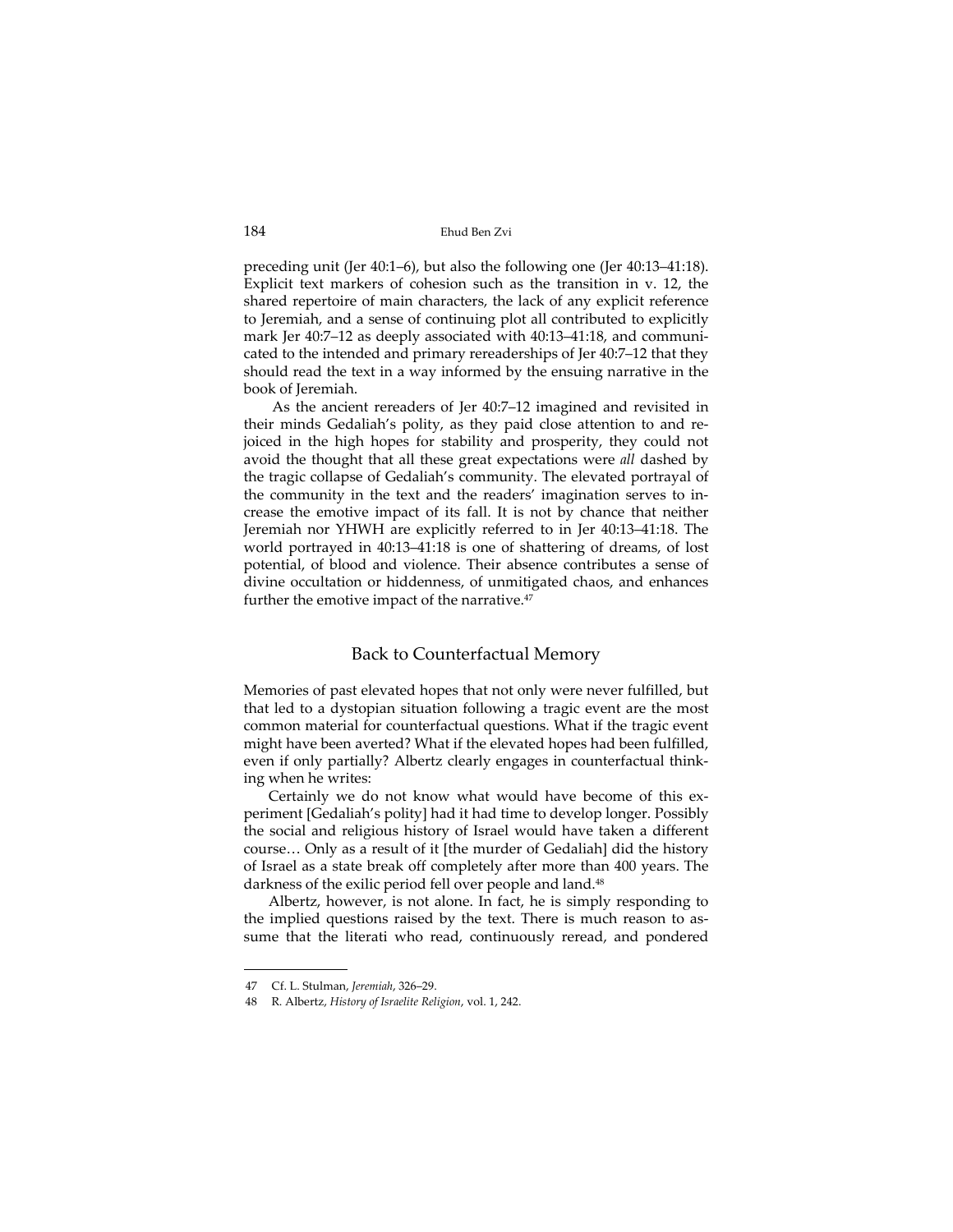about the lessons to be learned from Jer 40:7–12 would have also re‐ sponded to the implied invitation of the text to engage in such counterfactual thinking. In fact, it hardly seems possible that these literati virtually visited their constructed community of Gedaliah and identified with him—as the implied author asked them to do—and never engaged with "what if" questions.

Given the issues involved and the authority of the prophetic books among the ancient literati, and the considerations advanced above about counterfactual thinking, any reading of Jer 40:1–12 by these lite‐ rati that was strongly informed by counterfactual motifs must have interacted and involved central aspects of their intellectual, ideological discourse. This is so, because as pointed out in section one, there exists a relationship between counterfactual historical thinking and the con‐ struction of the present by those involved in imagining alternative scenarios in the past. Moreover, one has to take into account that simulated past trajectories play a necessary, cognitive role and have important instructional bearings, and that this type of thinking cannot but raise and discuss issues of historical causality.

In fact, readings strongly informed by a counterfactual approach most likely carried important ideological implications within the dis‐ course of the literati of Yehud. For instance, they could not have missed that had Gedaliah's community survived, it would have looked very similar to the literati's Persian period society. "Serve the king of Baby‐ lon/Persia and it will go well with you" is certainly a text that talked about their own situation. The same holds for the idea that a governor may be appointed by a foreign, imperial king, or that a foreign, imperial king may actually be associated with YHWH (see the construction of Cyrus; if a foreign king may order the rebuilding of Temple, he may certainly appoint governors).

In other words, neo‐Babylonian Yehud would have been similar to a Persian Yehud. Of course, as historians we know today that such was the historical case, but from the perspective of literati who internalized a concept of Exile and Return and the related image of the empty land (see Jer 43:5–7), the only way to entertain such thoughts was through a playful, though ideologically significant, counterfactual memory.

Of course, as the literati did so, given that Gedaliah's community was imagined in idyllic terms, they could not but retroject into that past community that looked like theirs some of the expectations of their own Jerusalem‐centered, Yehudite discourse–among them, a Judah that includes Benjamin, and whose cultic center is in YHWH's house in Jerusalem, a world in which people from the province of Samaria would accept the centrality of Jerusalem.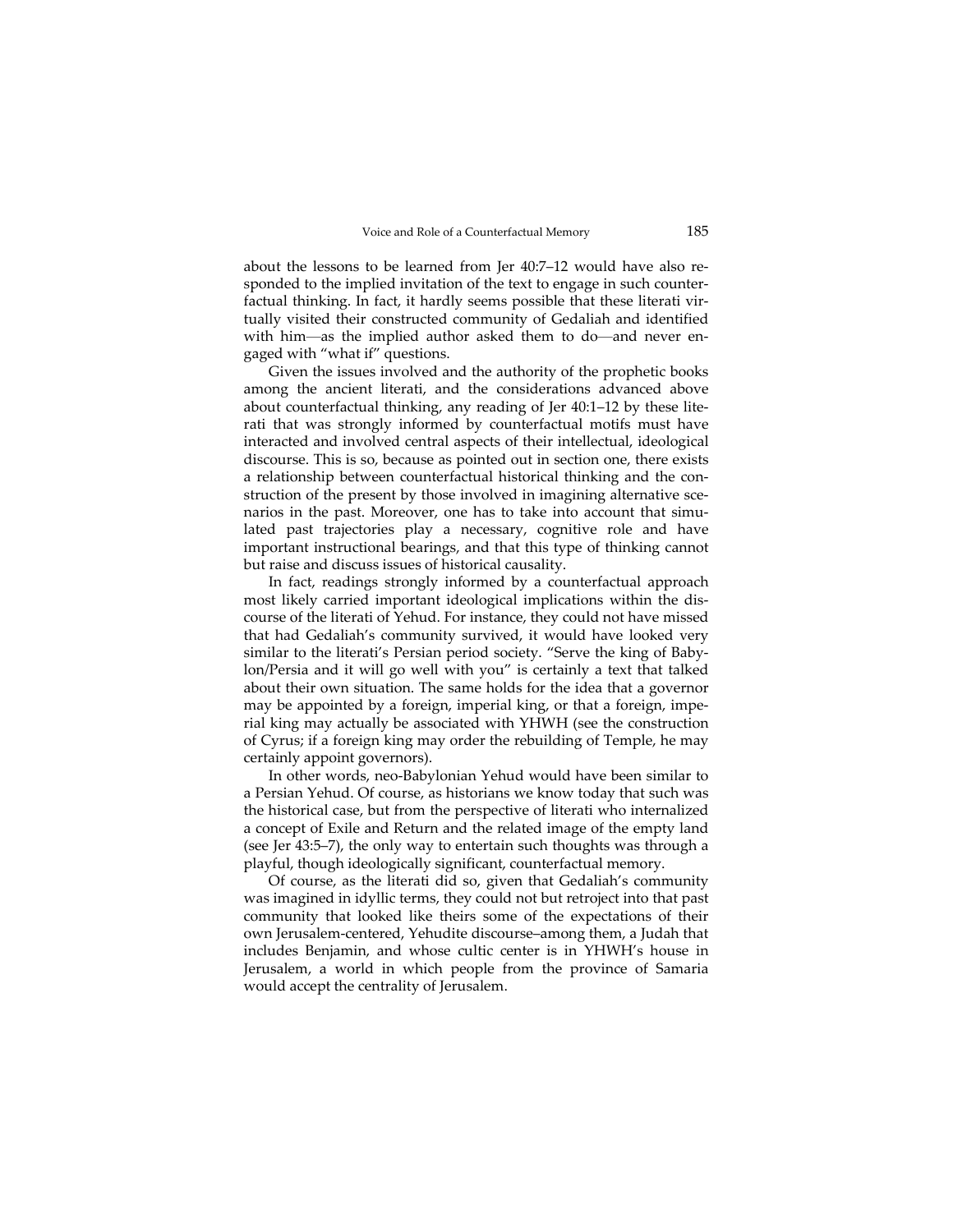Other aspects of their ideological discourse come to light through the examination of this counterfactual, alternate memory. Had Geda‐ liah's community remained in the land and fulfilled its hope, to some extent they would have overcome exile, that is, they would have lived safely in the land, enjoyed YHWH's blessing and the related bounty of their land. Yet, other Judahites would have remained in Babylon. Again, the counterfactual world was construed as somewhat similar to the circumstances of the literati's times. People have returned to the land, the temple has been rebuilt, and anxiety over a potential, future, communal exile from it has vanished. Although they did not necessarily see themselves as living under YHWH's blessing or fully overcom‐ ing exile, some postexilic traits existed in Yehud and co-existed with exile in Babylon.

But what if, in at least some of their rereading, these literati took a more radical path and followed the cue of textually inscribed references such as אֵשֶׁר בְּכָל־הָאֱרָצוֹת, "in all the (other) lands" (v. 11) or the following verse, יָיְשָׁבוּ כָל־הַיְּהוּדִים מִכְּל־הַמְּקֹמוֹת אֲשֶׁר נִדְּחוּ־שָׁם וַיָּבֹאוּ אֱרֶץ־יְהוּדָה ,verse *Judahites* returned from *all* the places to which they had been scattered and came to the *land of Judah*" (v. 12)? What if Gedaliah's success would have involved the creation of a community much larger than the literati's and a real "return," even if some people remained in exile? After all, some were exiled with Jehoiachin, but Israel did not go into exile at the time. In addition, of course, unlike Zedekiah's polity, Gedaliah's would been pious, blessed by YHWH, and fundamentally stable, be‐ cause it aligned itself with YHWH's will, both internally and in terms of foreign, vassal relations. Within this scenario, Israel/Judah would have never gone into "exile," and would have prospered under YHWH and the king to whom YHWH had given power. But if Israel/Judah never went into exile, then it could have never returned, and as a consequence, the central ideological metanarrative of exile and return would have no place in Israel's discourse. The authoritative repertoire of books and readings<sup>49</sup> held by the community would have had then a substantially different profile. Since the books and readings are YHWH's word, then YHWH's word had to be considered at least po‐ tentially contingent. Had it been a different history, then a different set of YHWH's words would have existed.50

But could a different history have occurred? As mentioned above, counterfactual historical thought brings up by necessity questions of

<sup>49</sup> As mentioned above, it is the book *as reread* by a community that is part and parcel of the core of its sacred textual tradition.

<sup>50</sup> Is Albertz thinking, at least in part, of this scenario, when he engages in his own counterhistorical thinking?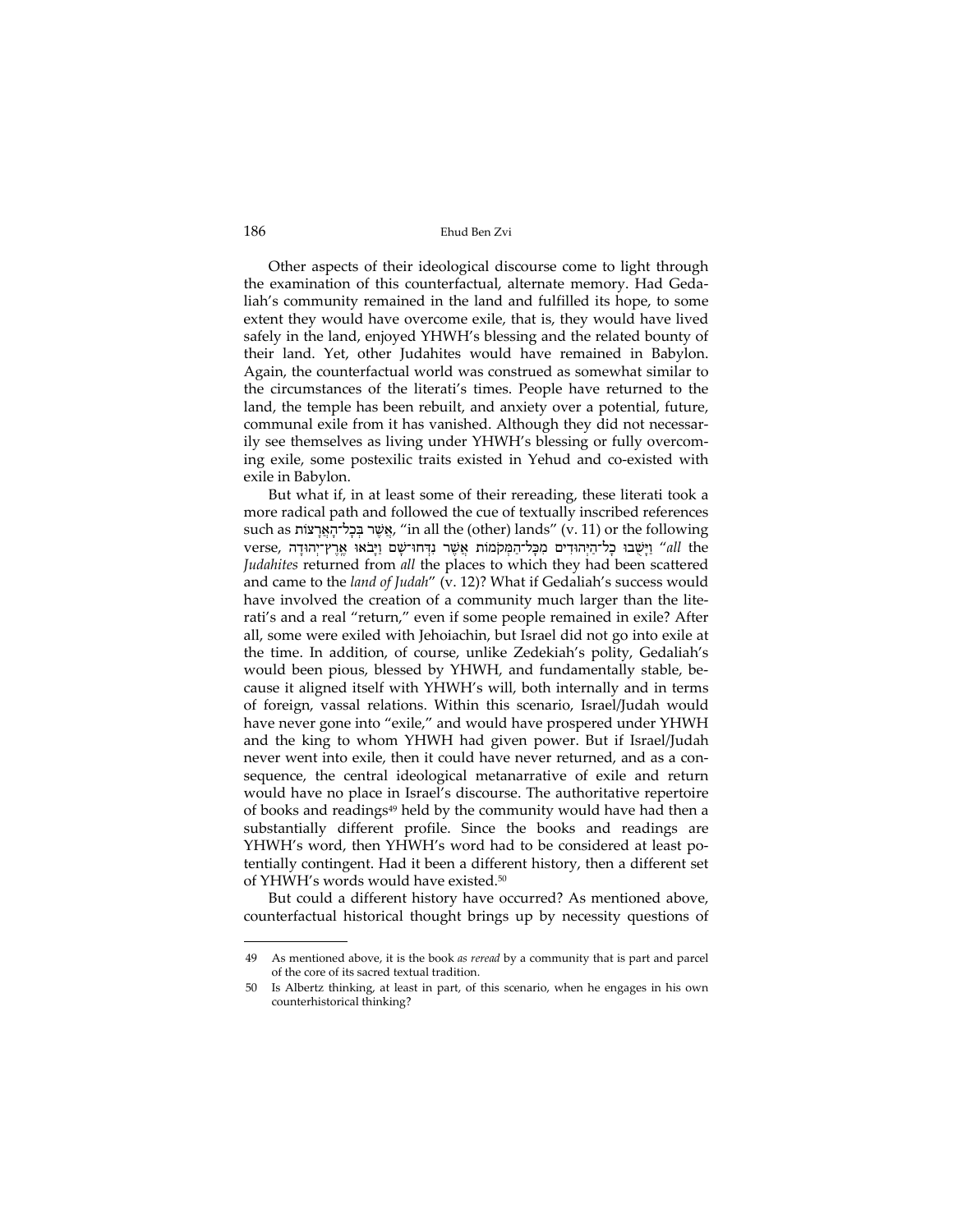causality. Could have it worked for Gedaliah's group? The literati, as almost any imaginable reader of the text, could not have failed to note the presence of a strong, explicit trend in Jer 40:13–41:18 that empha‐ sized human agency. Gedaliah is consistently portrayed as someone who made a tragic mistake and paid with his life and the life of his polity for it. Exile and catastrophe came to Israel/Judah, according to this line of thought, because of a leader's inability to believe ill of a sinner (Ishmael), recognize the true speech of a pious person (Johanan), and act accordingly (Jer 40:15-16).<sup>51</sup>

But was this the entire story? Did the ancient literati in Yehud un‐ derstand history as only a matter of human agency? It is extremely unlikely that the literati understood historical causality only in human terms. Not only would this have been a unique instance in ancient historiography, but it would have been at odds with the literati's very understanding of the world and of their deity. Both the so-called DtrH and Chronicles balanced human agency with divine determination,<sup>52</sup> as in all prophetic books. Gedaliah had freedom to act and fail, but YHWH knew already that Israel will go into exile.<sup>53</sup>

As mentioned above, counterfactual thinking allows people to at‐ tempt to reconstruct the view of historical agents. Did the literati imagine Gedaliah as thinking that he alone decided on the course of action he has taken, or that he thought that no matter which decision he would take, it would fit somehow into some divinely established path, unbeknownst to him or any of his contemporaries? The second option is far more likely, and by itself carries also implications about their own understanding of themselves and its manifestation through their identi‐ fication with Gedaliah, as they imagined him to be.

<sup>51</sup> The basic issue involved in the mistake is of the type often discussed in wisdom literature.

<sup>52</sup> See my "Are There Any Bridges Out There? How Wide Was the Conceptual Gap Between the Deuteronomistic History and Chronicles?" in *Community Identity in Judean Historiography: Biblical and Comparative Perspectives* (eds. G. N. Knoppers and K. Ristau; Winona Lake, Ind.: Eisenbrauns, 2009), 59–86; and "Observations on Josiah's Account in Chronicles and Implications for Reconstructing the Worldview of the Chronicler," in *Essays on Ancient Israel in Its Near Eastern Context: A Tribute to Nadav Naʹaman* (eds. Yairah Amit, Ehud Ben Zvi, Israel Finkelstein and Oded Lipschits; Winona Lake, Ind.: Eisenbrauns, 2006), 89–106.

<sup>53</sup> This may be why Chronicles erased references to memories of Gedaliah in its own account. After all, the land had to "make up for its Sabbaths" (2 Chr 36:20–21) and could not have done so had Gedaliah's community been successful. It is worth noting the erasure, although it refers to Jeremiah in the relevant text, advocates a double, human/divine agency, and maintains that the exile that eventually resulted did not change a thing in what matters most, since the rules governing YHWH's relationship with Israel, and YHWH's instructions remained unchanged. Of course, these issues go beyond the limits of this essay and require a separate discussion.